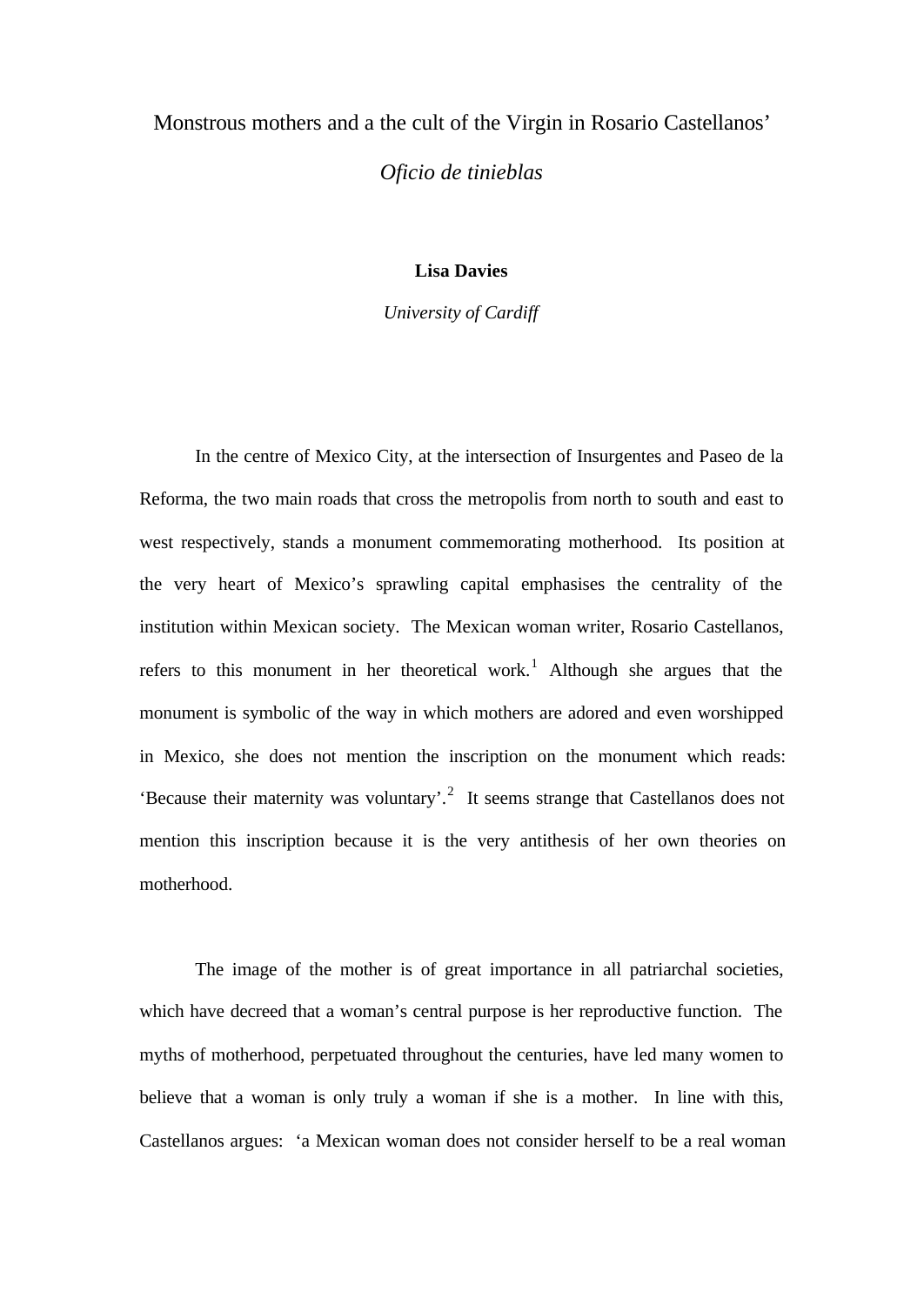unless she has proved herself to be fertile and the halo of maternity shines over her. This is also how society as a whole determines whether she is a real woman or not.<sup>3</sup> Motherhood is therefore a pre-requisite for social acceptance and a non-mothering female is an insult to her gender. Thus, femininity has been defined by essentialists in terms of fertility and many female archetypes, including the Virgin, Venus and Mother Earth remain bound to women's reproductive functions.

In Mexico, it is generally women who accept the responsibilities of motherhood and childcare. Some would argue that the innate maternal instinct lurking within every woman explains this social practice. However, feminist theorists such as Elisabeth Badinter, $4$  as well as Castellanos, maintain that it has more to do with the myths of motherhood which patriarchy has constructed. Girls are conditioned from an early age to accept that when they grow up, they will become mothers and women come to believe that only the maternal role will truly fulfil them. Simone de Beauvoir emphasises this. She says: 'From infancy, woman is repeatedly told that she is made for childbearing, and the splendours of maternity are forever being sung to her. The drawbacks of her situation - menstruation, illnesses, and the like - and the boredom of household drudgery are all justified by this marvellous privilege she has of bringing children into the world.<sup>5</sup> Women who reject the role of mother are said to be prone to depression and despair and varying forms of social discourse perpetuate these myths. When efforts to socialise girls into wanting children are so pervasive, it is perhaps not difficult to understand why women should 'choose' motherhood.

The role of the mother is given a special and dignified position and is glorified in order to convince women to accept the maternal role. Contrary to the myths of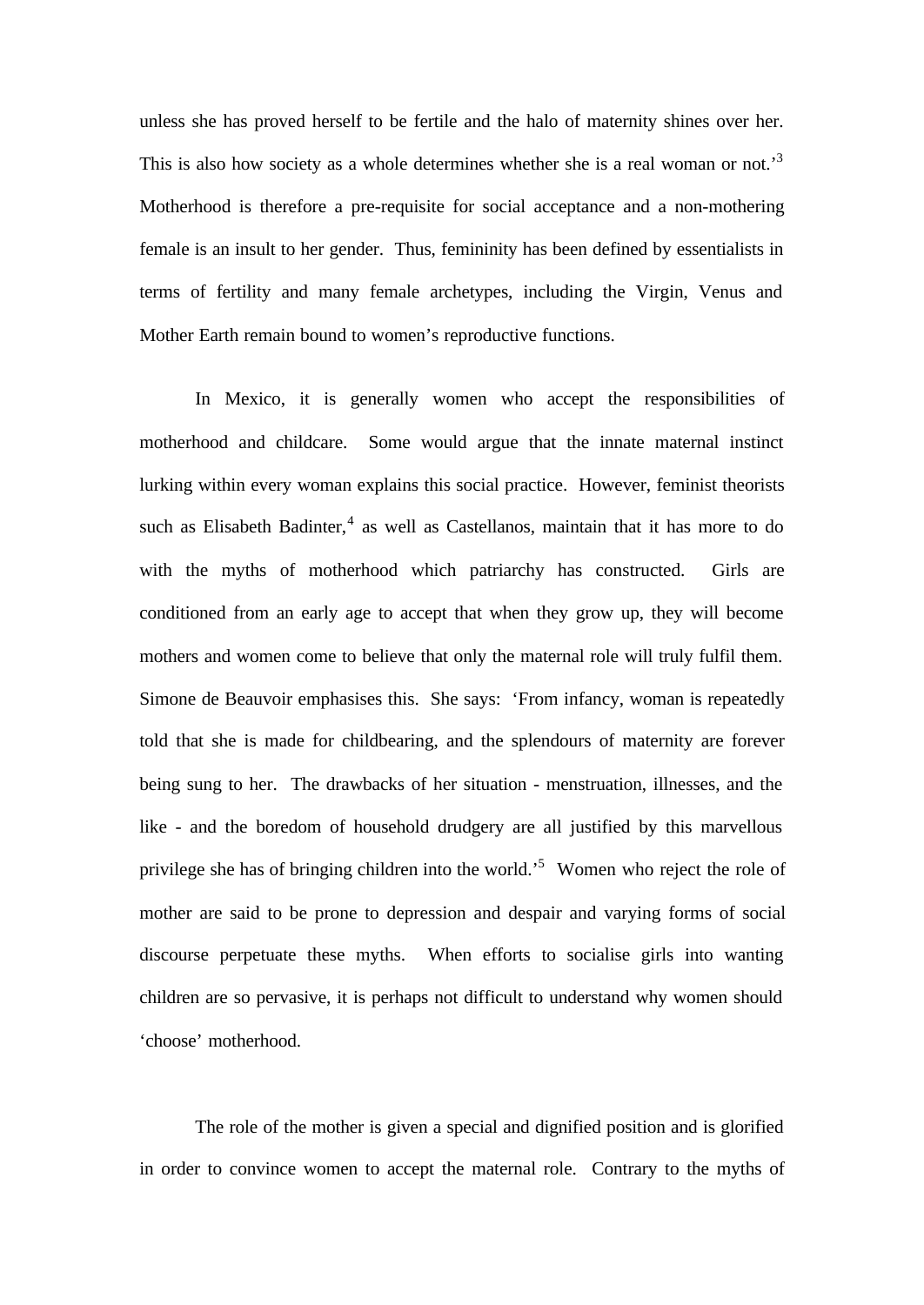motherhood, Castellanos maintains that women's maternal role has nothing to do with their innate capacity to care and nurture but that it is a result of social pressure which allows for patriarchal appropriation of women's bodies and energy in order to fulfil masculine desire. By imposing motherhood upon women, their possibilities as producers are limited and they are restricted to the domestic sphere. This is vital for the patriarchal agenda.



**El Monumento a la Madre, México D.F.**

 Let us return to the statue in Mexico City for a moment. A phallic column bares down over the mother figure who looks down submissively at the child in her arms. Either side of her kneel two male figures. One of these holds a sheaf of corn, which can be interpreted as representing the sphere of production, and the other a book, the cultural sphere. Both of these spheres are held away from the woman in the centre because it is her destiny to be a mother. The male figures may be kneeling down in reverence to her but it would seem that they are merely paying lip service to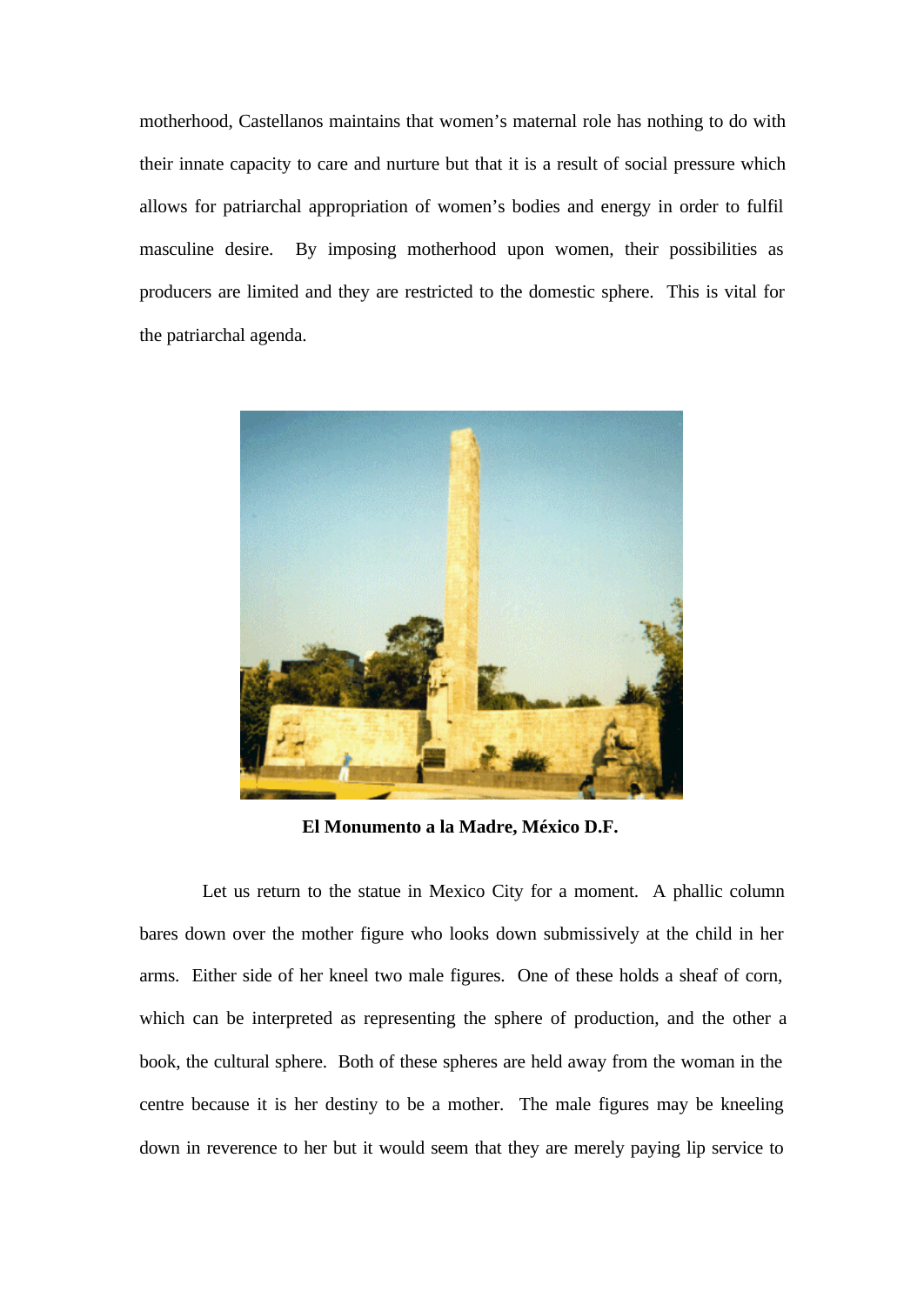the social importance of her role so as to ensure that she accepts her position without question and does not threaten the dominant order by penetrating the male spheres. Castellanos highlights the injustice of this system. The myths mean that motherhood is often not a free choice made by individual women. Her belief that motherhood should become an option and not an obligation for women is made clear in the text we are to consider here.

In this paper, I intend to analyse Castellanos' critique of the institution of motherhood. I shall consider two of the most important mythical figures in the symbolic imaginary of Mexico, la Malinche and the Virgin of Guadalupe, as well as the works of the theorists and social commentators Octavio Paz, Roger Bartra and Sonia Montecino, all of whom use the figure of the monstrous Malinche to explain the cult of the Virgin in Mexico. I shall then analyse the way in which Castellanos deconstructs the saintly image of Mexican mothers and critiques the cult of the Virgin through her representation of mothers as monstrous and strangling in her novel, *Oficio de tinieblas* first published in 1962. I shall conclude by considering the effectiveness of her critique.

### **Mythical mothers: la Malinche and the Virgin of Guadalupe**

Two of Mexico's most important mythical figures are mothers. Both originate from the time of the Conquest but, as mothers, they are complete contrasts. These figures are La Malinche and the Virgin of Guadalupe.

La Malinche was born around the year 1500 and was sold by her family into slavery. Later, in 1519, she was given as a present to Hernán Cortés, the leader of the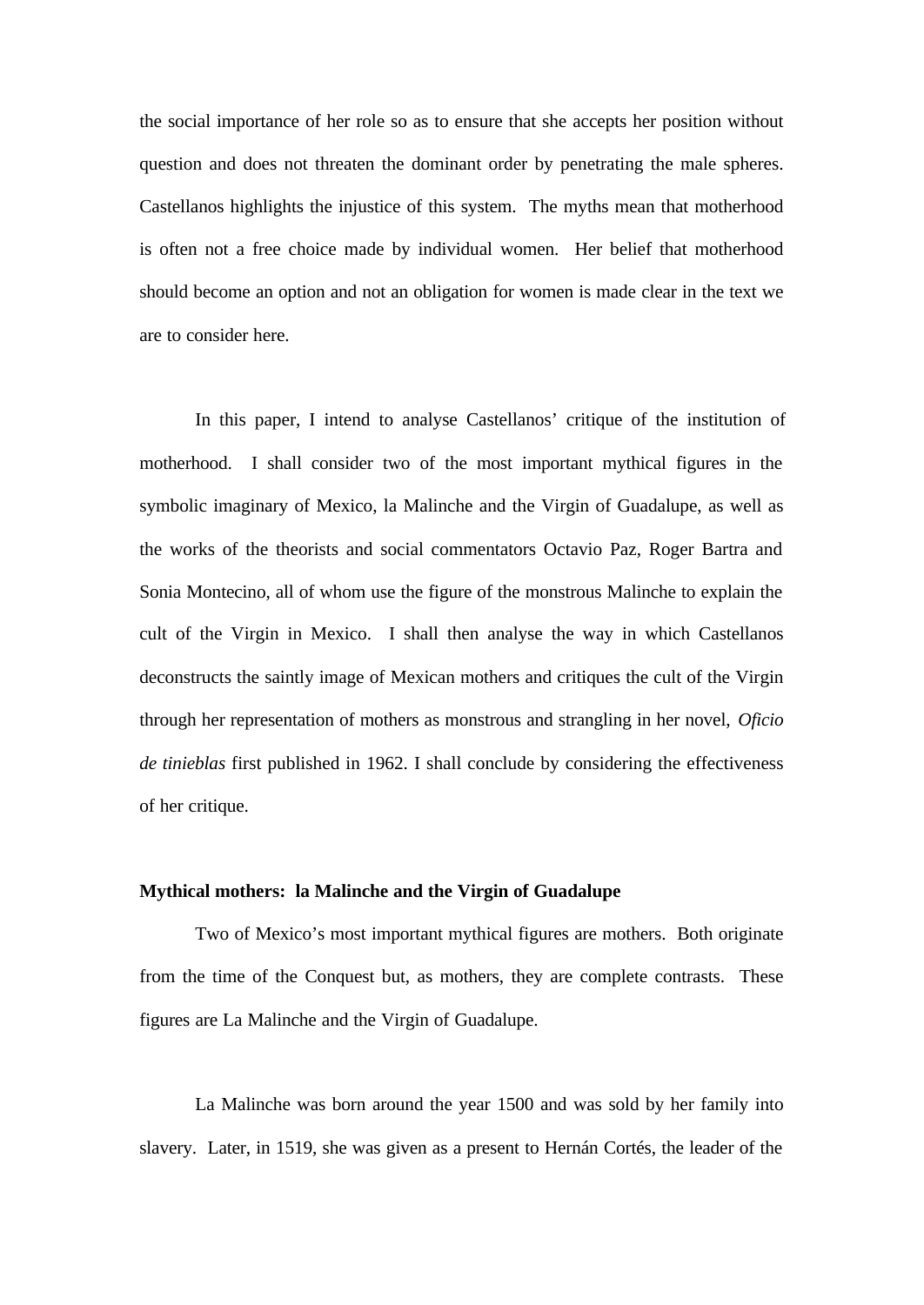conquistadors in Mexico. She served him as a translator during the conquest mediating between the Spanish and the native Indians. Hence she is seen as responsible for the quick defeat of the indigenous peoples, the downfall of the entire Aztec Empire and is condemned as a traitor. She was also infamous for supposedly being the first Indian woman to succumb to the sexual advances of the Spanish conquistadors. She bore a child to Cortés and is therefore seen as both the mother of contemporary Mexican identity and the bastard *mestizo* race. This female figure, then, is situated at the very centre of this highly sexualised model of Mexican national identity yet her actions have led her to be branded as the epitome of the bad mother and as the most hated woman in the Americas.

The Virgin of Guadalupe on the other hand incarnates all those values associated with the good Mexican mother. A Virgin with indigenous features, she supposedly first appeared to an Indian man, Juan Diego, in 1531 at Teypeyac, a hill outside Mexico City which was once the shrine of Tonantzin, Aztec goddess of death. Being an indigenous Virgin with whom the conquered Indians could identify, she played a pivotal role in the spiritual conversion of the native Indians to Catholicism. She is a symbol of self-sacrifice and is meek, kind and shelters the needy. Whereas La Malinche is a sexual figure, a depraved and lustful woman, the Virgin of Guadalupe, incarnates the most perfect image of femininity.

The importance of these cultural figures is highlighted by the fact that they are repeatedly discussed by those writers involved in theorising *mexicanidad*, or Mexican identity. The first to focus on the Virgin/La Malinche dichotomy in relation to Mexican identity was Octavio Paz in his *El laberinto de la soledad* written in 1950.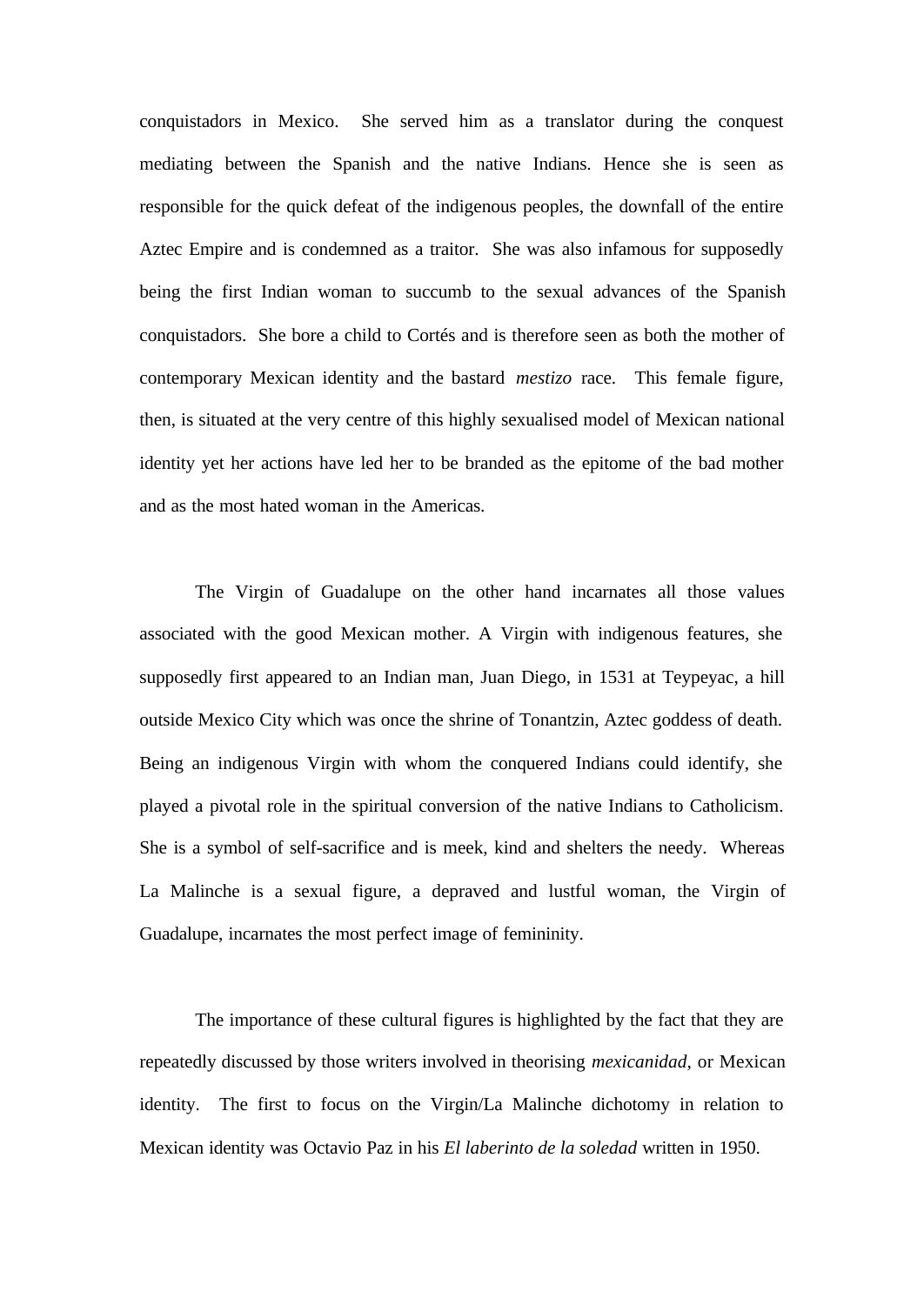Paz argues that it is solitude that lies at the root of Mexican identity and he associates this solitude with illegitimacy. This links back to La Malinche, a raped woman who engendered the *mestizo* race. He refers to her as *la Chingada*. It is virtually impossible to translate this but, in its literal sense, *la Chingada* means 'the fucked woman'. *Chingar* can be seen to define a large part of Mexican life and the belief that you are either a *chingado* or a *chingón*, that is to say you are the subject or object of this strongest of verbs, persists, as is epitomised by Carlos Fuentes' novel, *La muerte de Artemio Cruz*. 6

The Mexican nation, then, is seen to be the result of Cortés' violation of la Malinche / *la Chingada*. Paz analyses the cry made on Mexican Independence Day in the Zócalo:<sup>7</sup> '¡Viva México, hijos de la Chingada', long live Mexico and the children of *la Chingada*. Although he argues that this cry is a positive and triumphant one, it also contains quite sinister undertones. As I have suggested, the verb 'chingar' has very negative connotations. It denotes impotence when faced with violence, failure, has sexual implications and is a very strong swear word. Paz says: 'It is a cruel, active, masculine verb: it stings, injures, shatters and stains.<sup>8</sup> To call a person, particularly a man, a *chingado* is a great insult as it implies that the individual is passive, inert, open to abuse, and female identified, exactly that which the macho Mexican male claims not to be. Paz maintains that Mexican identity is founded on a series of inauthentic masks which protect the Mexican from this openness associated with *la Chingada*. It is a cultural heritage that they would rather forget.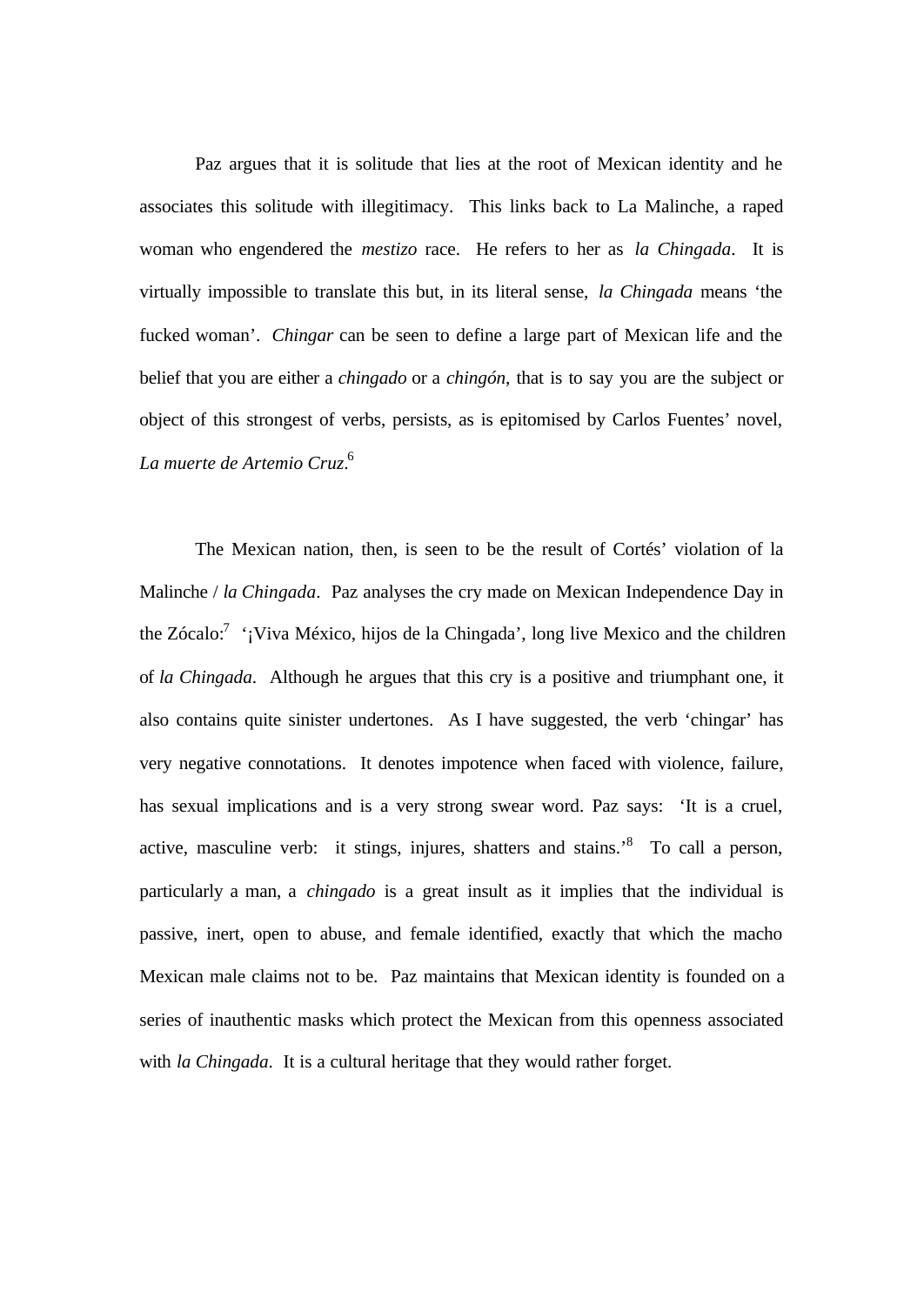Being a *chingado* is, therefore, something shameful and the result of being 'the children of *la Chingada*' is difficult to bear. Paz uses the hated *Chingada* / Malinche to explain the cult of the Virgin in Mexico. He maintains that the specific nature of Mexican Catholicism revolves around the cult of the Virgin of Guadalupe. This is certainly true, so much so that some claim that Mexicans are 'guadalupanos' rather than 'católicos' or Catholics. She enjoys a fanatical devotion. Paz maintains that she is a symbol of shelter and protection and turning towards her is a 'return to the womb'.<sup>9</sup> He says: 'she is a source of comfort for the poor, a shield for the weak, shelter for the oppressed. In short, she is a mother for the orphans.<sup>'10</sup> Paz argues that this is why she is so important in Mexico. She constitutes the very antithesis of *la Chingada* whom the Mexicans simply cannot forgive and they, the bastard race, the orphans, turn towards their Virgin mother for comfort and solace.

Roger Bartra goes even further in examining the Virgin / La Malinche dichotomy. He too maintains that the cult of the Virgin can only be understood if we also take into consideration the monstrous Malinche. Whereas Paz suggests that it is the inability of the Mexicans to come to terms with being 'the children of la Chingada' that leads them to despise the mythical figure of la Malinche, Bartra emphasises to a greater extent the treachery and disgrace contemporary Mexicans associate with the actual sexual act in which she engaged with Cortés. She has come to epitomise everything that is negative about femininity and the only way for women to redeem themselves as descendants of this monstrous woman is to associate themselves with another more positive mythical mother figure: the Virgin. Bartra says: 'In some ways the treason of the real, living Indian women, women like la Malinche who spread their legs for the conquistadors, is purified by the tears of the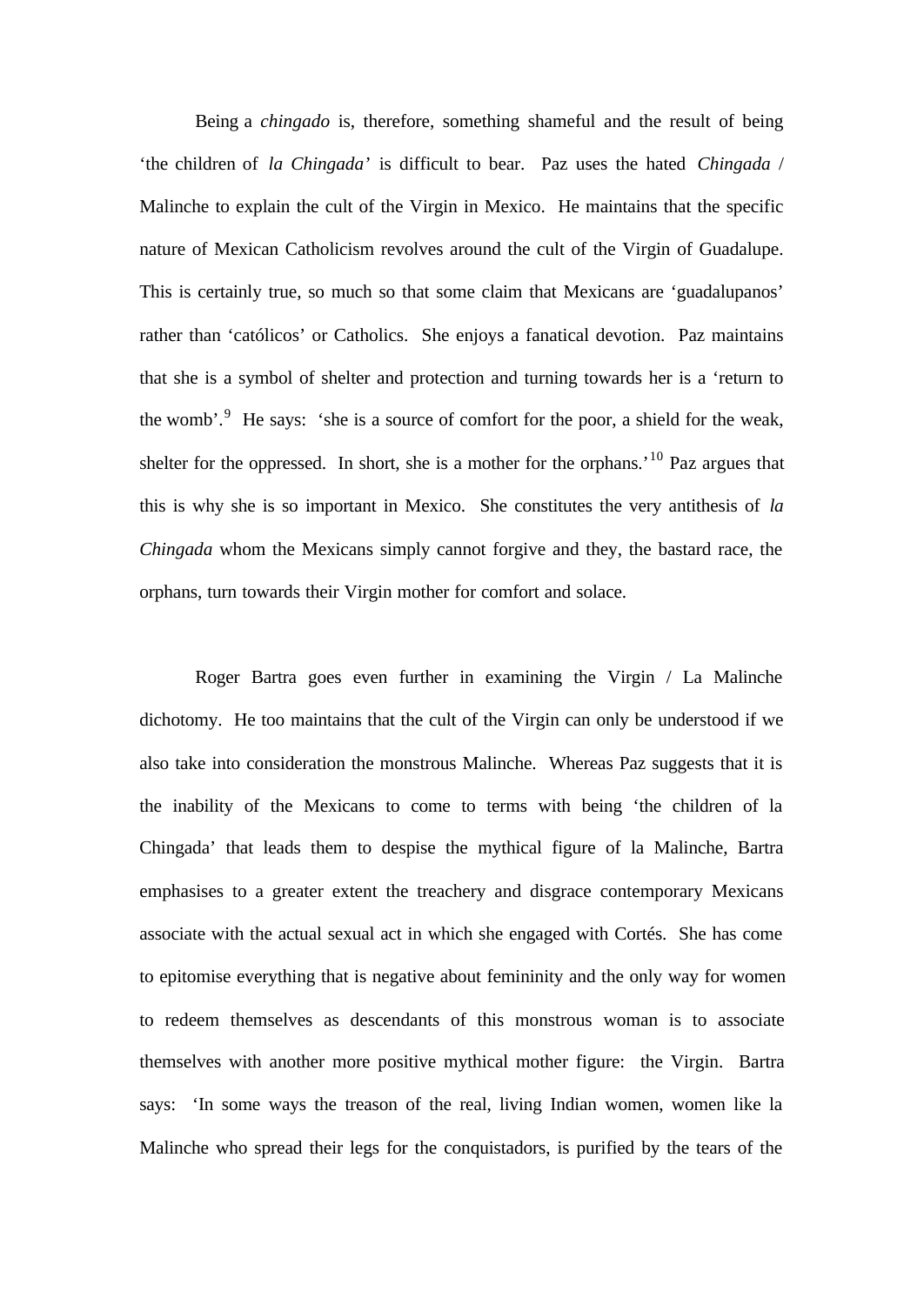idealised Indian woman: the Virgin of Guadalupe.<sup>'11</sup> The ideal of Mexican motherhood, incarnated by the Virgin, can, in some ways, be seen as a form of cultural purification after the humiliating invasion of the conquistadors.

Contemporary Mexican women continue to be closely associated with la Malinche. They are seen as her direct descendants, are associated with la Malinche's depraved sexuality and can only redeem themselves by suppressing this and by attempting to emulate the positive values of femininity embodied by the Virgin. Bartra argues:

The Mexican male knows that the women in his life – his mother, his lover, and his wife – have been violated by the conquistadors and, moreover, he suspects that they desired this violation. For this reason, he desires revenge and oppresses her. He demands complete self-sacrifice from her […] She has inherited the ancient feminine treachery as within her dwells the lascivious Malinche. She should emulate the tenderness of a virgin in order to redeem herself for her terrible  $\sin^{12}$ 

The sins of la Malinche are therefore used as a justification for the oppression of women.

A feminist analysis of the la Malinche / Virgin of Guadalupe dichotomy is evident in the works of Sonia Montecino.<sup>13</sup> She argues that the Virgin is central to the construction of femininity in Latin American cultures because she embodies virtues convenient for the patriarchal order such as passivity, tenderness and self-sacrifice. According to patriarchal myths, La Malinche is a sexualised figure, a headstrong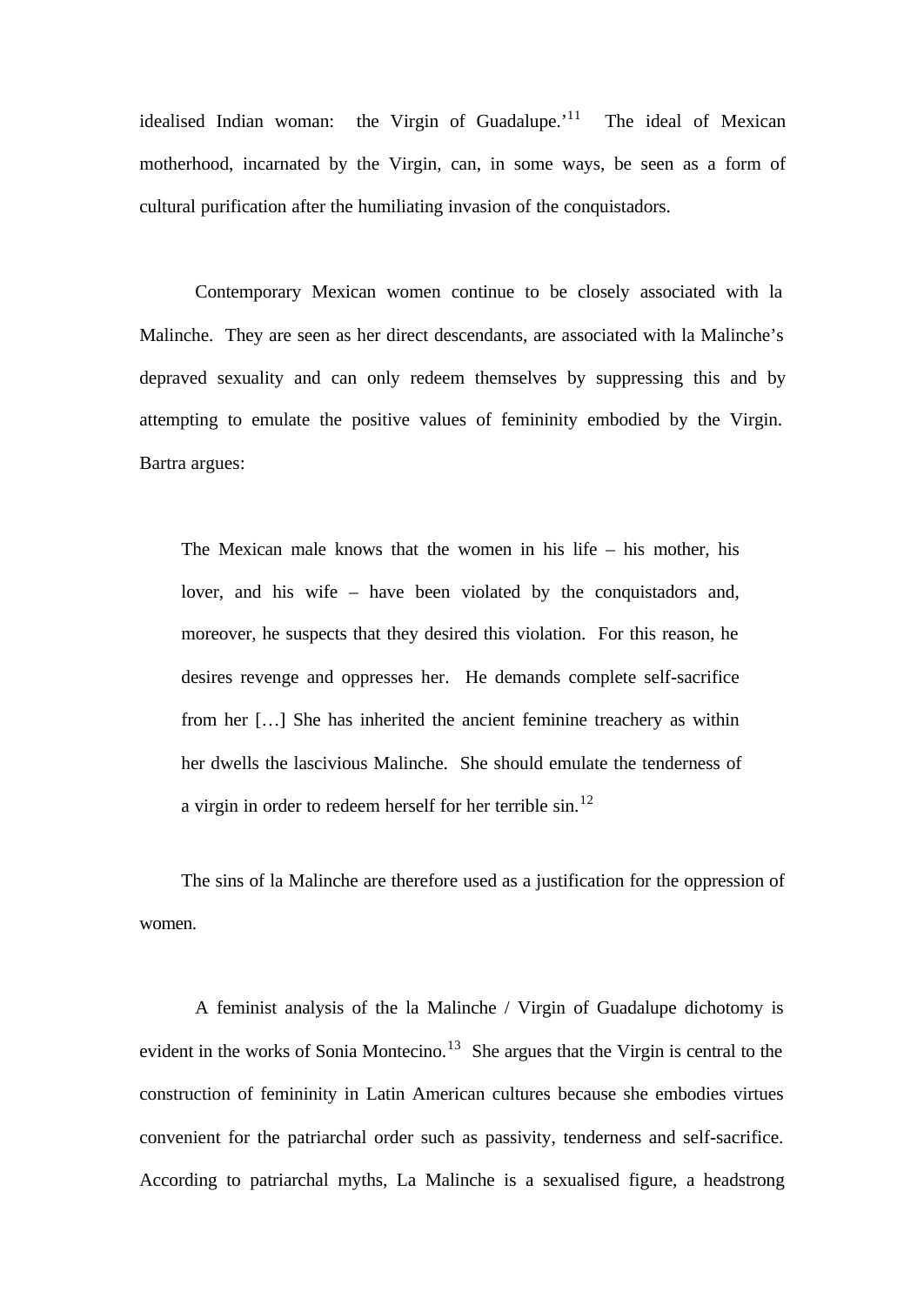woman, and a subject who freely chose her destiny. Such a woman is dangerous to the patriarchal order so she is presented as hateful and women are forced instead to identify and emulate the Virgin, a less threatening figure. She is guaranteed to be free from the sexuality evident in la Malinche because she is a virgin, and she is selfsacrificing, showing absolute devotion throughout her life to both God and to her son. In many ways the image of the Virgin serves as a means of suppressing the threatening and deviant femininity embodied by la Malinche.

It is not surprising, then, that la Malinche has been referred to as the Mexican Eve. The supposed sins of these women are both tainted with carnal desire and the similarities between the la Malinche / Virgin of Guadalupe dichotomy in Mexican culture and the Eve / Mary dichotomy in Christianity are quite remarkable. Again we see a contrast between real, physical woman, associated with Eve, and idealised femininity presented through the image of the Virgin.

In this respect, many Mexican women suffer from a double burden. As Mexicans, they are seen to embody the deviant femininity of la Malinche. If they belong to the Christian faith, they are also seen as descendants of Eve. Perhaps for this reason, the desire to emulate the Virgin is greater in Mexico than in other cultures. I shall now proceed to discuss the images of motherhood in Castellanos' text, *Oficio de tinieblas*, and examine how she deconstructs the notion of Virgin identified motherhood.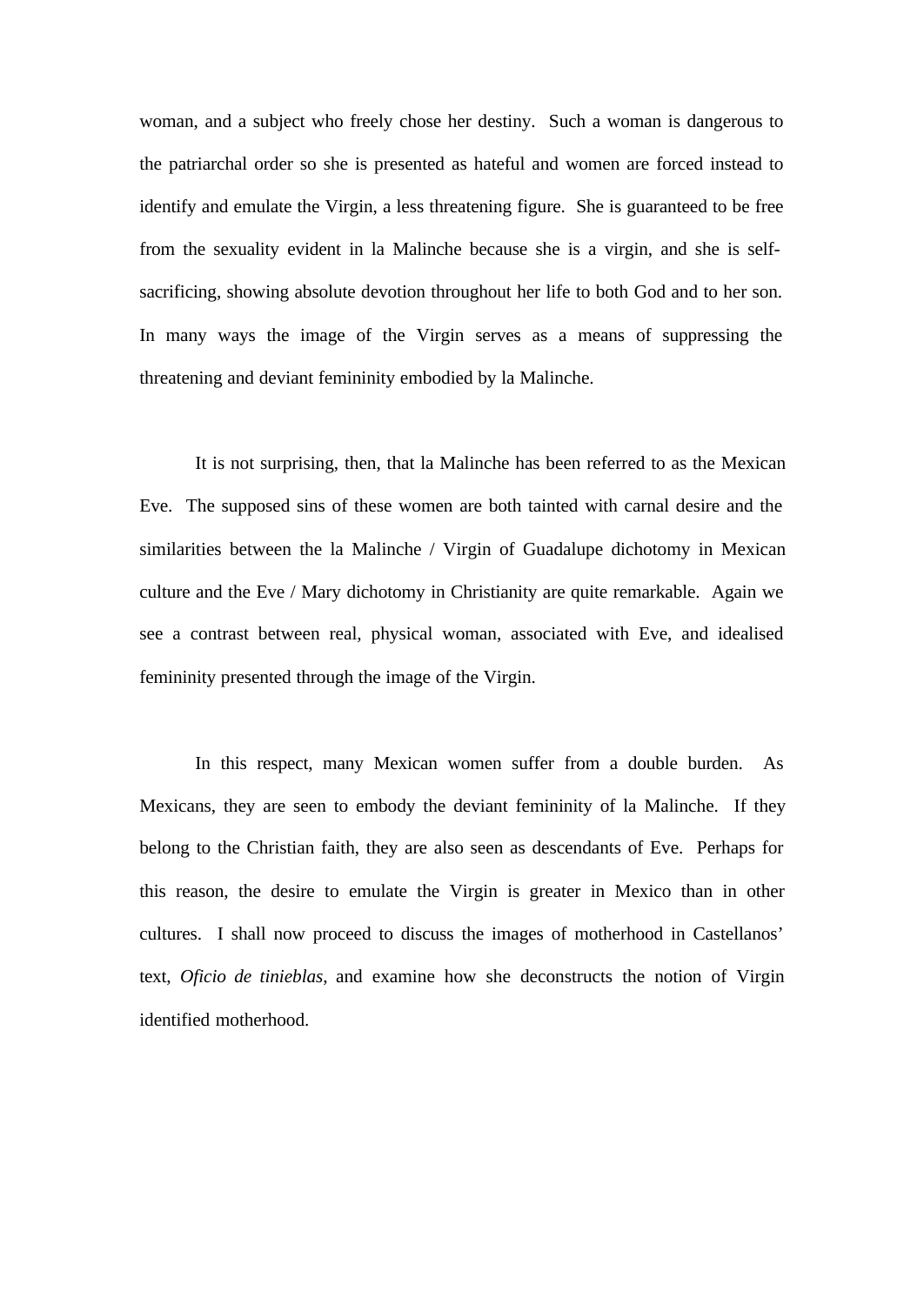#### **Destroying the sentimental image of the Virgin in** *Oficio de tinieblas*

*Oficio de Tinieblas* is based on a historical event: the 1867 uprising of the Chamula Indians in San Cristóbal in the state of Chiapas in Southern Mexico. The location remains the same but Castellanos re-situates the event in a time with which she was more familiar, the late 1930s and the presidency of Lázaro Cárdenas. During his six years in power, he introduced agrarian reform laws that aimed to break down the traditional *hacienda* system and redistribute land to the landless Indians. The new laws brought the white landowners under pressure and Castellanos demonstrates in her text how the laws increased the tension between the landowners and the Indians. Their oppression intensifies and leads to a short-lived but bloody and violent uprising which culminates in the crucifixion of one of the Indians who is declared to be the indigenous Christ. In many ways, Catalina and Marcela, both Indian women and two of the principal characters in the novel, can be seen to be closely associated with the figure of the Virgin. Both women are mothers to Domingo, the child who is crucified at the end of the novel. Marcela is his biological mother and Catalina his adoptive mother. Since Domingo is seen as the indigenous Christ, their connections with the Virgin are established.

Catalina's links with the Virgin are emphasised, firstly through her sterility, a clear link with Mary's virginity, and secondly by her being involved in the cult of Tzajal-hemel.<sup>14</sup> She temporarily becomes the spiritual mother of the Indian people as is emphasised when Felipa, one of the followers, refers to her as 'our dear little mother'.<sup>15</sup> It is also significant that the cult takes place in a cave, a classic symbol of the womb. In this cave a new religion, based on ancient pre-Columbian beliefs, is born. Like the Virgin, Catalina serves as an intermediary between the gods and her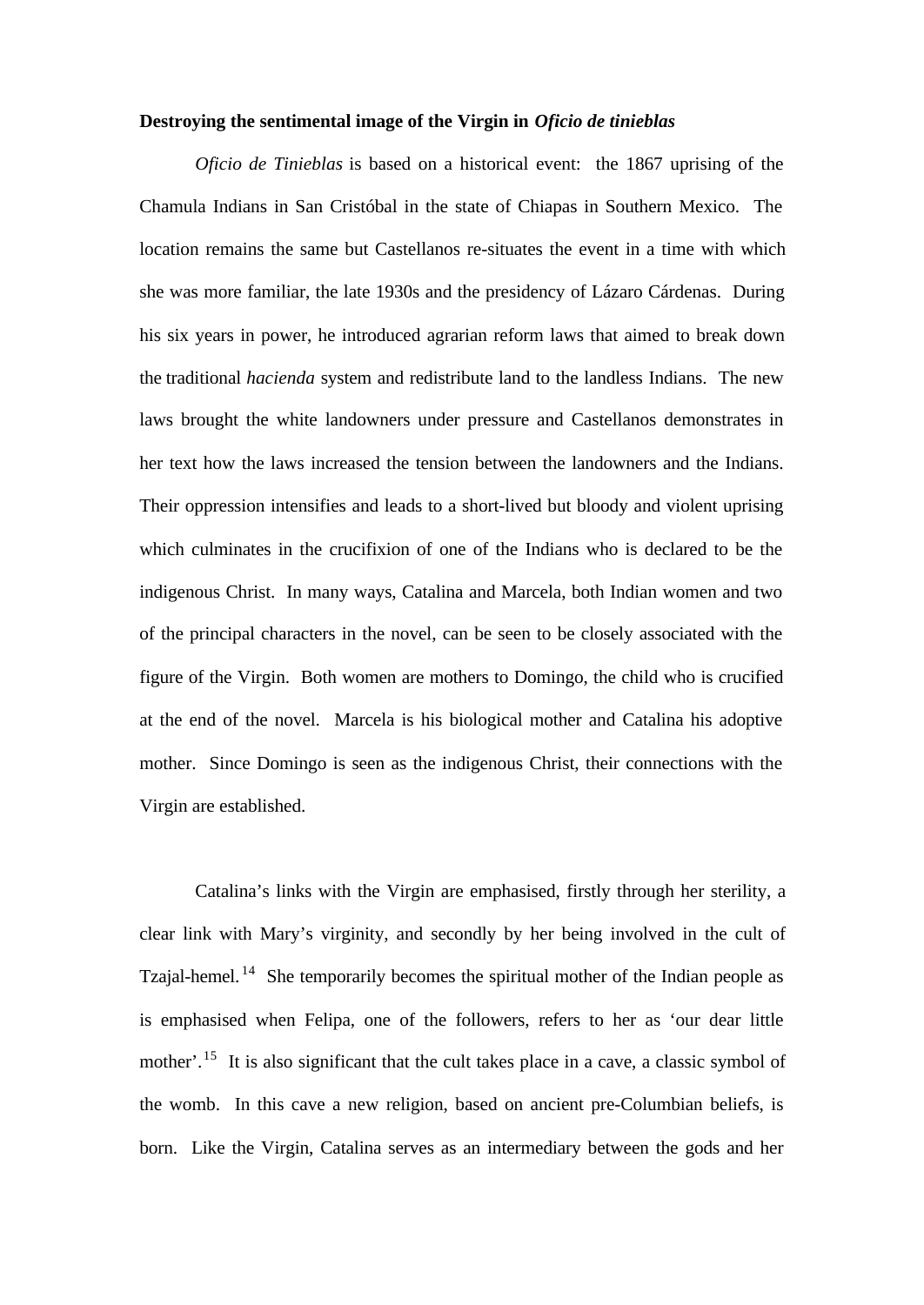people. Perhaps nowhere is Catalina's association with the Virgin more apparent than when, after the first stone idols are destroyed by the white authorities, Catalina returns to the cave and reconstructs the idols out of clay. The imagery used by Castellanos suggests that Catalina physically gives birth to these images of the gods and the frenzy with which she builds them is compared to the panting of a woman who is about to give birth. That she is believed to have given birth to the gods consolidates the association that Castellanos makes between her and the Virgin.

Despite this association, neither of them embodies the values associated with self-sacrificing Virgin-identified motherhood. In different ways, they are both cruel and monstrous and, even though Catalina claims to desperately want children, she is shown to be devoid of any sense of maternal instinct. Through these characters, Castellanos destroys the saintly image of the Mexican mother and reveals its more sinister side. She de-romanticises the Virgin-identified mother, revealing this figure to be a paradoxical myth that no human is capable of emulating.

Like the Virgin, Marcela plays no part in the conception of her child. Both women are passive receptacles used to contain and nurture a growing embryo fertilised by a force beyond their control. However, whereas the Virgin's conception is virginal and decreed by God's divine will, Marcela's conception is more violent. She is raped by wealthy and influential white landowner, Leonardo Cifuentes. Strong parallels are therefore made with the other mythical Mexican mother, la Malinche, who was, as I have said, raped by Cortés. Although Marcela is no more able to control her body or her pregnancy than the Virgin is, the differences between the two versions are also blatant. Marcela's pregnancy is tainted by sin, disgrace, corruption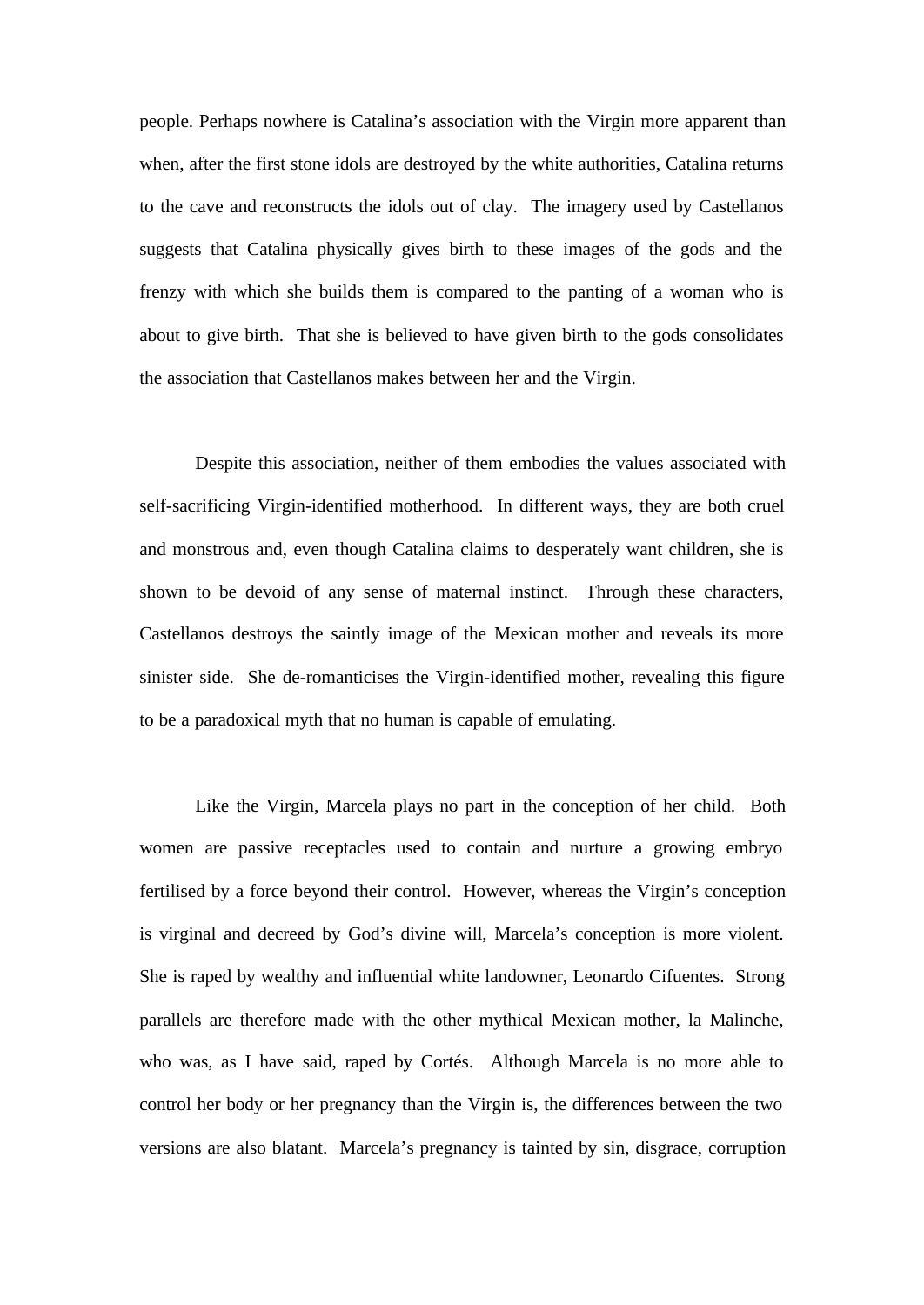and violence. It offers none of the romanticism and idealism of the biblical version and can therefore be seen as a revisionary biblical narrative.

The way in which Marcela learns of her pregnancy embodies this deviation from the Bible. No Angel Gabriel appears to Marcela. Instead Catalina, an Indian woman believed to have shamanic powers, announces her pregnancy. When she makes the announcement, she does so in an abrupt manner devoid of any compassion whatsoever. She simply shouts out: 'You are going to have a child!'<sup>16</sup> This statement, delivered in such a harsh manner with no consideration of Marcela's feelings, contrasts with the comfort that the Angel Gabriel offers Mary when her pregnancy is announced. The news that Catalina delivers shakes Marcela and she feels none of the intense joy that the myths of motherhood claim to accompany the news of a pregnancy.

Likewise Marcela can count on none of the support which the Virgin receives in the Bible. When Joseph, who is betrothed to Mary, discovers that she is with child, he resolves to 'divorce her quietly'<sup>17</sup> so as not to bring shame upon her. However an angel appears to him in a dream and informs him that he should not be afraid to marry Mary as the child she was carrying was conceived of the Holy Spirit. When he awakens, he does as the Angel had commanded. Marcela on the other hand is disgraced. Following the rape, her mother does not notice her daughter's obvious distress. She is angry and, when Marcela is unable to give her the money for the wares she was supposed to sell, she attacks her violently, verbally and physically. All Felipa cares about is the money and she demonstrates no maternal affection towards her daughter. Marcela is completely alone. Her parents later give her away to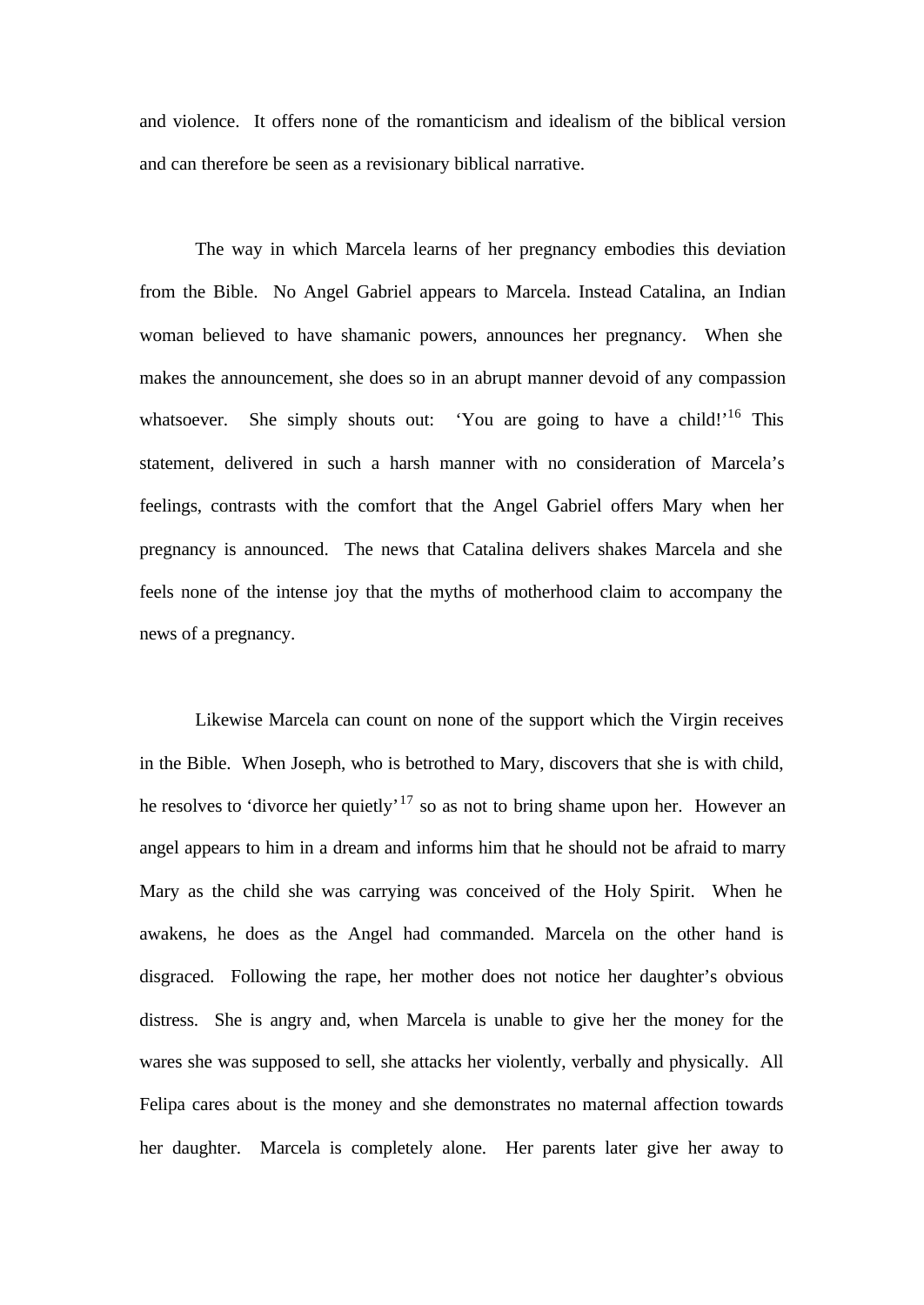Catalina, their only regret being that they will not receive payment for her because she is no longer a virgin. Her life is one characterised by isolation, shame, poverty and misery.

Although the Virgin Mary is at first said to be 'greatly troubled'<sup>18</sup> by the appearance of the angel, she does not experience the same sensations of helplessness and vulnerability that Marcela does. Following the rape, Marcela wanders alone around the strange and alien Ciudad Real. She is both frightened and confused and the picture created has nothing in common with that of the Virgin's virginal conception. After Mary's initial concern, she is overjoyed by the news as her triumphant declaration in what is know as the Magnificat suggests. Marcela does not react to her pregnancy in the same way. She cannot even bring herself to refer to the child within her as a baby but rather calls him 'una cosa' or 'a thing'.<sup>19</sup> Her pregnancy gives rise to feelings of desperation. She experiences: 'A spasm of repulsion […] An uncontrollable desire to eject from her body the gelatinous mass that was gnawing away at her entrails in order to feed itself and to destroy the creature forming inside her which was already oppressing her like the landowners do the Indians.'<sup>20</sup> Here we see how Castellanos weaves Marcela's race and class into her analysis of her oppression as a woman. She feels the parasitic foetus expanding within her, feeding at her expense and exerting its domination over her. She resents its presence and sees her swelling stomach as grotesque. There is no beauty in her pregnancy.

The Virgin can be said to embody passive suffering with regard to her pregnancy and, indeed, throughout her life. On discovering that she is with child, she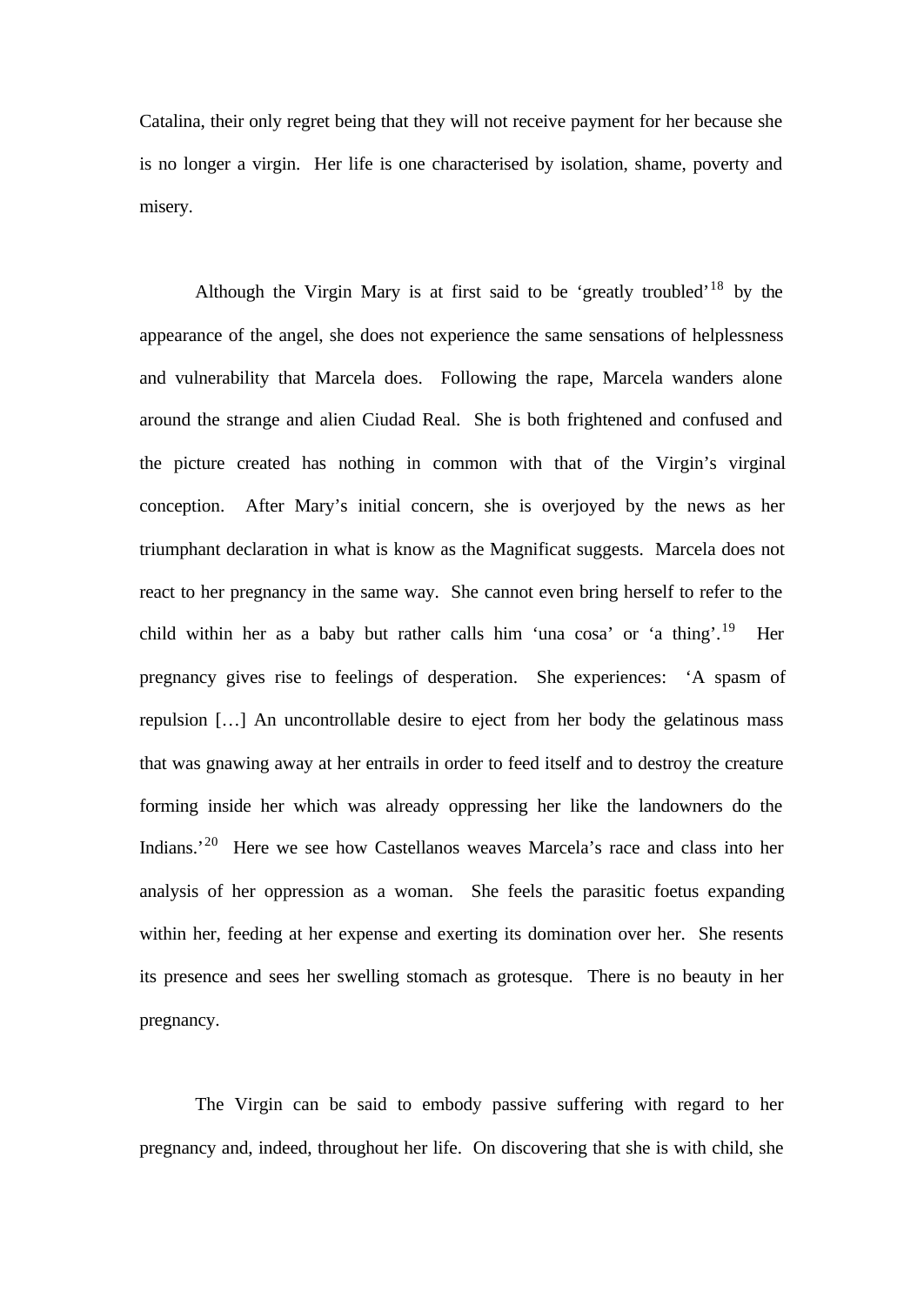accepts her fate without question. Marcela does not embody this same passivity. She resents her predicament and is bitter towards her unborn child. She expresses her desire to rid herself of it and presses down on her abdomen in a desperate attempt to suppress its growth. She also attempts to bring about an abortion. The child serves as a constant reminder of her violation and perhaps for this reason she is able to repeat her own mother's action giving the child away to Catalina almost as soon as he is born.

It is clear, then, that there are many parallels between Marcela, mother of Domingo and Mary, mother of Christ. There are, as I have discussed, numerous differences too. The images of pain and suffering which surround Marcela's pregnancy contradict the innocence and purity of the virgin birth. Castellanos' reworking of the biblical tale takes the beauty out of the Incarnation, which has been used by Christianity to reinforce women's primary role as being a reproductive one.

I shall now go on to discuss the image of motherhood embodied by Catalina. As I have argued, Catalina is also closely associated with the Virgin yet perhaps more than any other character in Castellanos' texts, she is also an incarnation of monstrous motherhood. As mentioned earlier, Catalina is desperate for children, so much so that she is prepared to feign maternal affection towards Marcela in order to manipulate her into giving her the child that would safeguard her marriage and secure her place within the community. Although Catalina comes to Marcela's defence when her mother assaults her following the rape and seems at first to be acting in a charitable manner, taking in the girl to lessen the burden on Marcela's parents who are very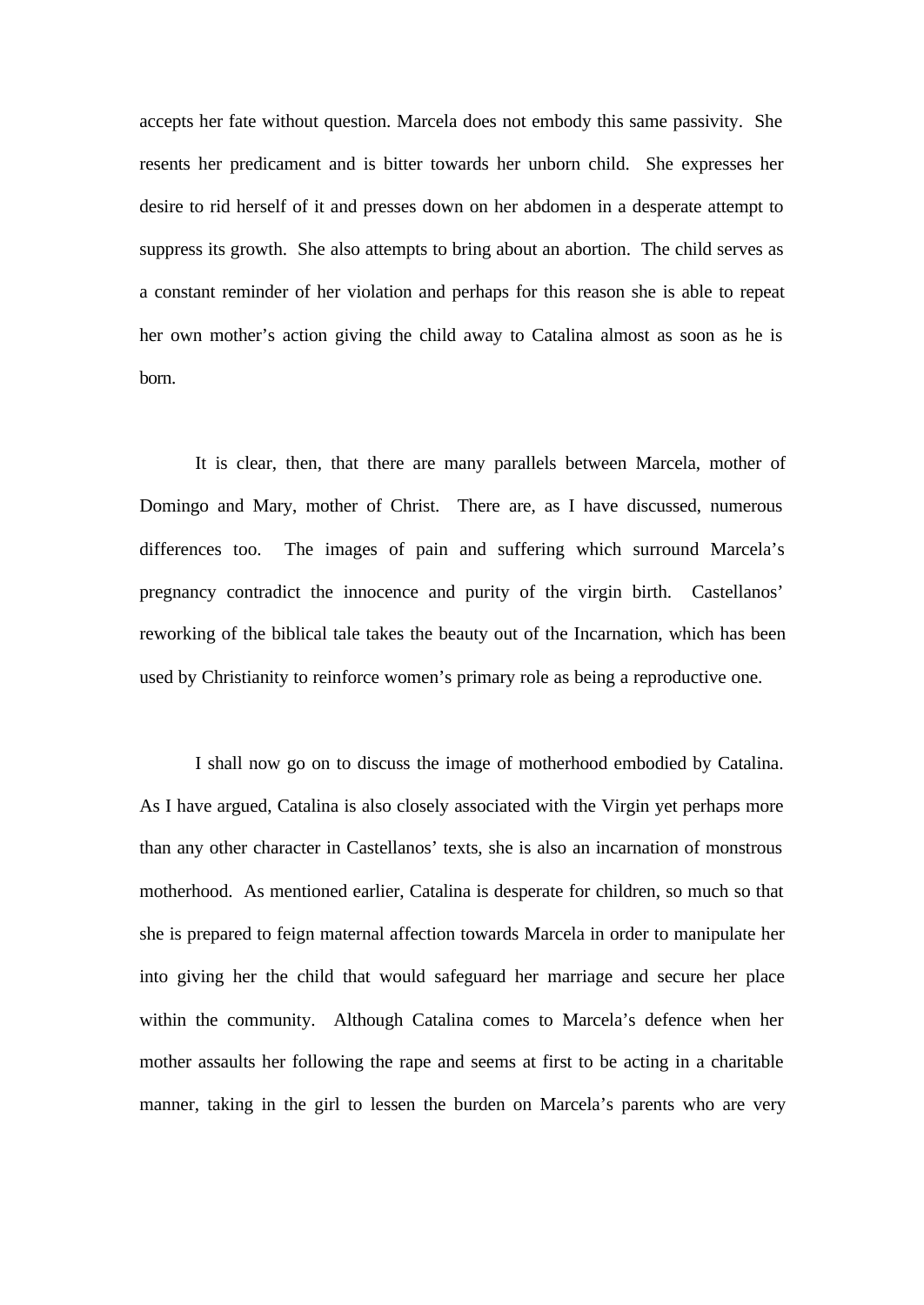poor, she later admits that she sees the girl as a tool which she uses for her own purposes.

Catalina is jealous of Marcela's pregnancy and asks herself how this stupid and insignificant girl was chosen to harbour that which Catalina so desired. In addition to speaking of Marcela in a derogatory way, she fails to support her surrogate daughter through her traumatic pregnancy. As I have previously mentioned, she announces the pregnancy in a cold and heartless manner and, when Marcela tries to abort the child, she simply tells her: 'You are going to have the child. I don't care whether you like it or not.<sup>21</sup> Her total lack of concern for Marcela is further emphasised when she forces her to marry her mentally handicapped brother. Marcela becomes responsible for Lorenzo while Catalina herself plots to take control of the child borne by Marcela, hardly what one would expect from a woman who is supposed to be Virgin-identified.

There is no doubt at all that Catalina comes to love Domingo a great deal yet neither is she a good mother to him. She is incredibly possessive of him. According to Mexican tradition, a boy that spends too much time with his mother will become feminine-identified. Catalina's husband, Pedro, begins the process of turning Domingo into a man. In order to do this, he has to be taken away from Catalina and she greatly resents this. Like other possessive mothers, she is reluctant to allow her son to grow up and sees Domingo as an extension of herself rather than as an autonomous human being.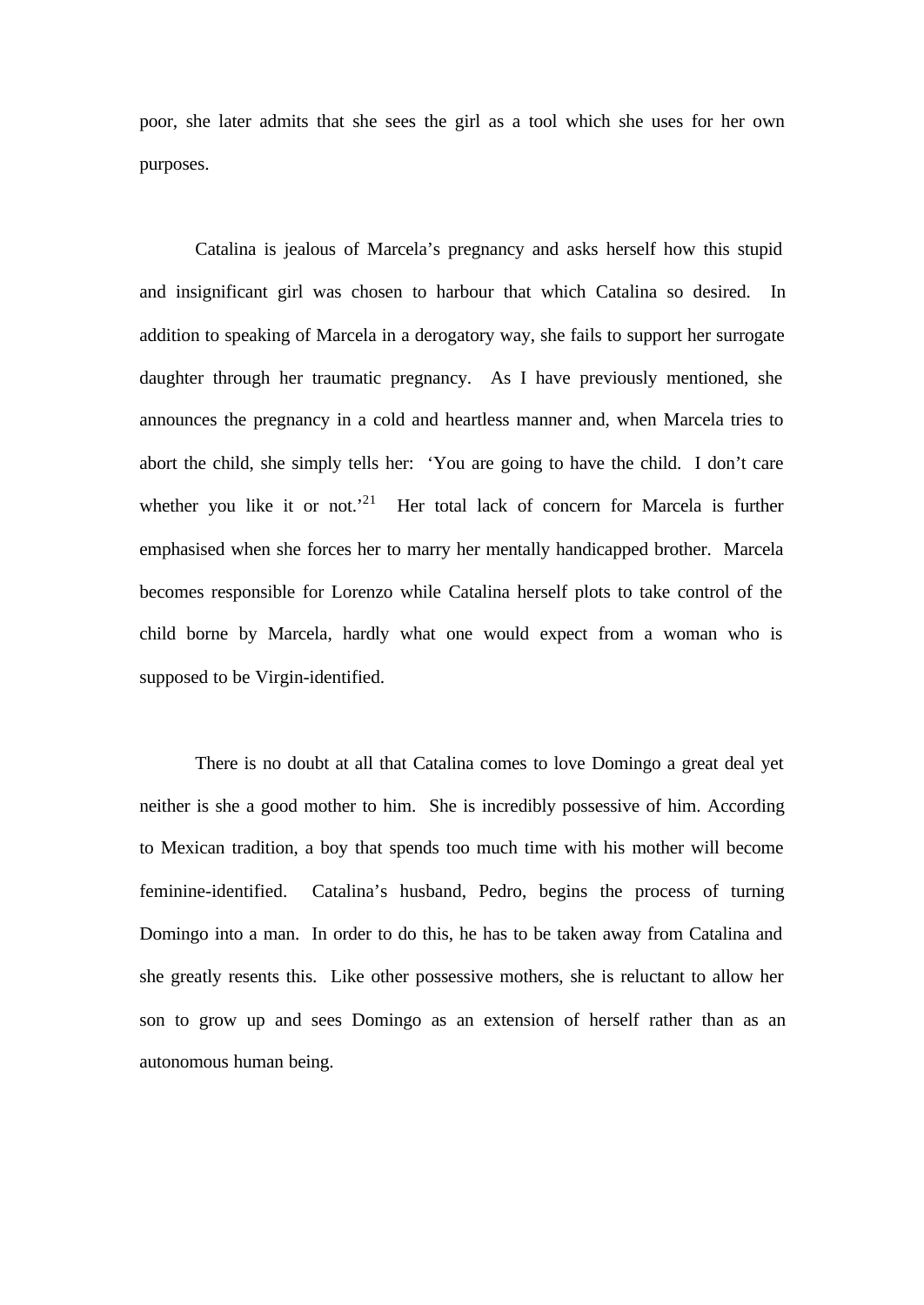Catalina's life is characterised by solitude and loneliness and losing her son to his father in this way means that she is once again alone. To a certain extent, the cult that Catalina establishes in the cave eases the pain of her sterility and that caused by the loss of her adoptive son. She is suddenly held in high regard by her people and is surrounded by pilgrims in the cave and is therefore no longer alone. However, the success of the cult is short lived and, after the white authorities have suppressed it, she is overcome once again by the same sensations of abandonment and despair. Bitterness erupts within her.

Catalina's anger and frustration culminates in her offering her son as a victim of sacrifice and he is crucified on a wooden cross on Good Friday. The barbarity of this event is heightened by the love that Catalina professes to have felt for her adoptive son throughout his life. Here a huge deviation can be seen from the model of the Virgin-mother in the Bible. As I have said, the Virgin is characterised by suffering and pain, the epitome of this being when she is forced to watch passively as her son is crucified. Here Castellanos presents a grotesque inversion of the Virgin's passive suffering. She is the one who leads him to the cross and abandons him there to his fate. It is Catalina who declares his destiny to the crowd. Her active role in his crucifixion is further emphasised in the narrative structure. Although an omniscient narrator is the principal voice throughout most of the text, Catalina's voice takes over the narration here. It is she who focalises the event and this, together with the literary strategy of indirect free discourse, means that his crucifixion is revealed to the reader through what Catalina herself sees, feels and thinks.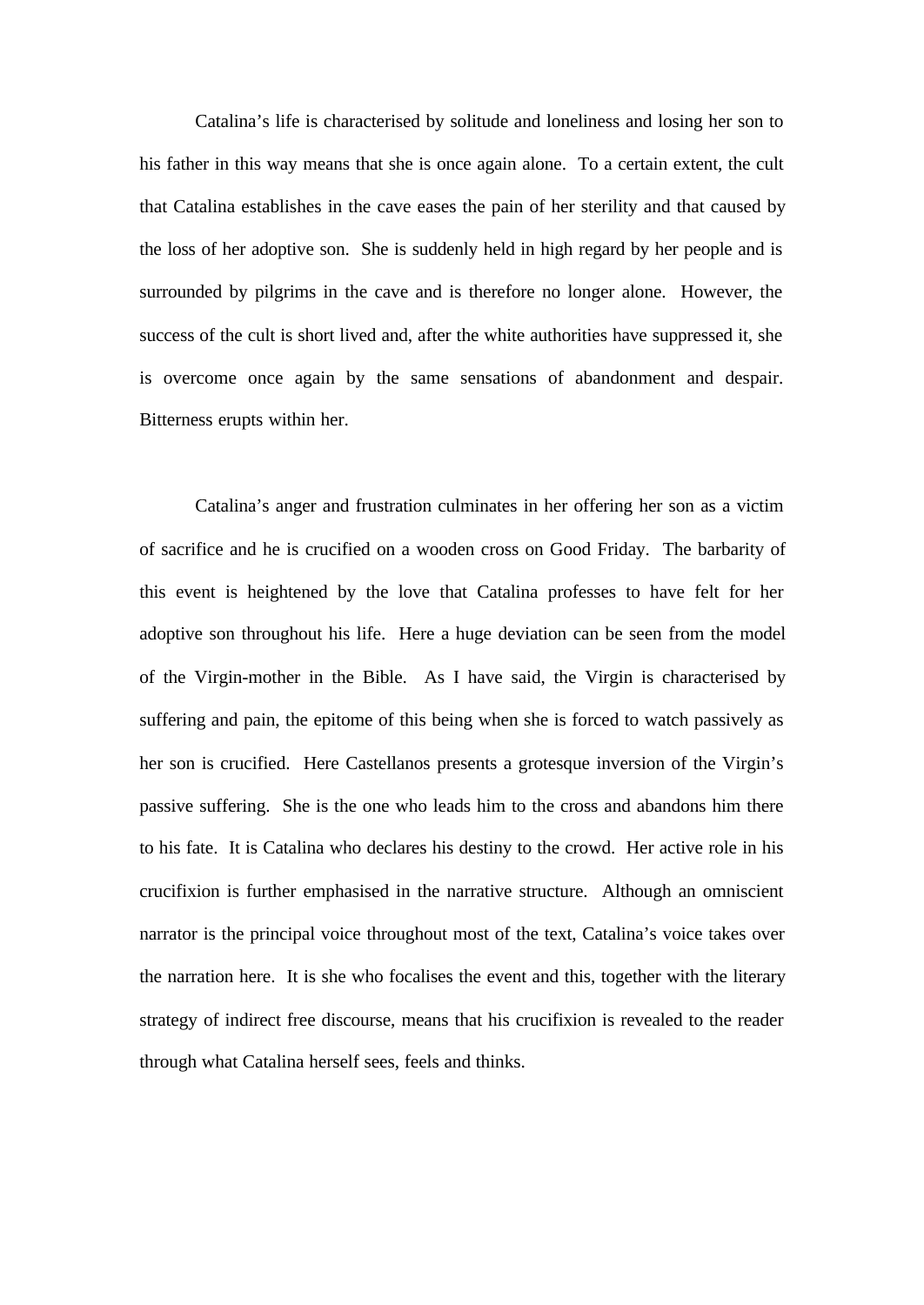As she looks at Domingo, Catalina does not see her beloved son but rather a stranger, 'the bastard child of a white man from Jobel, the dishonour of a girl of her own indigenous race'.<sup>22</sup> That she sees him now as a stranger indicates that she is devoid of maternal affection. According to the patriarchal myth of maternal instinct, a mother feels an innate desire to protect her child, whatever the cost to herself. Catalina contradicts this myth as she offers her son for sacrifice and stands and watches him being crucified without any sense of remorse even when he looks at her, beseeching her to come to his assistance. She watches his suffering with a sadistic fascination rather than with regret or horror.

Perhaps even more shockingly, Catalina feels disappointed that he accepts his fate so passively and seemingly faints. The narrative reads: 'Has he given up so soon and with so little resistance? His sacrifice would not satisfy the hunger of the gods. His death would not be enough to redeem the tribe!<sup> $23$ </sup> His immanence makes the sacrifice unworthy in the eyes of the gods so she commands the sexton to pour water over him in order to make him aware of his pain. Here another inversion is seen. In the Bible, during his crucifixion Jesus is given a sponge soaked in water or vinegar to quench his thirst. Here the same substance is used not to soothe his pain but rather to intensify it. Once again, the complete contrast between the Virgin Mary weeping silently at the foot of the cross and this monstrous mother is made evident.

Domingo's crucifixion is gruesome. He is nailed to the cross and rusty nails are said to scratch against his fragile bones and smash through his tendons. Each time the cross moves, Domingo's pain is intensified, his muscles contract grotesquely and he dies groaning in such a way that it is said to be heard throughout the Tzotzil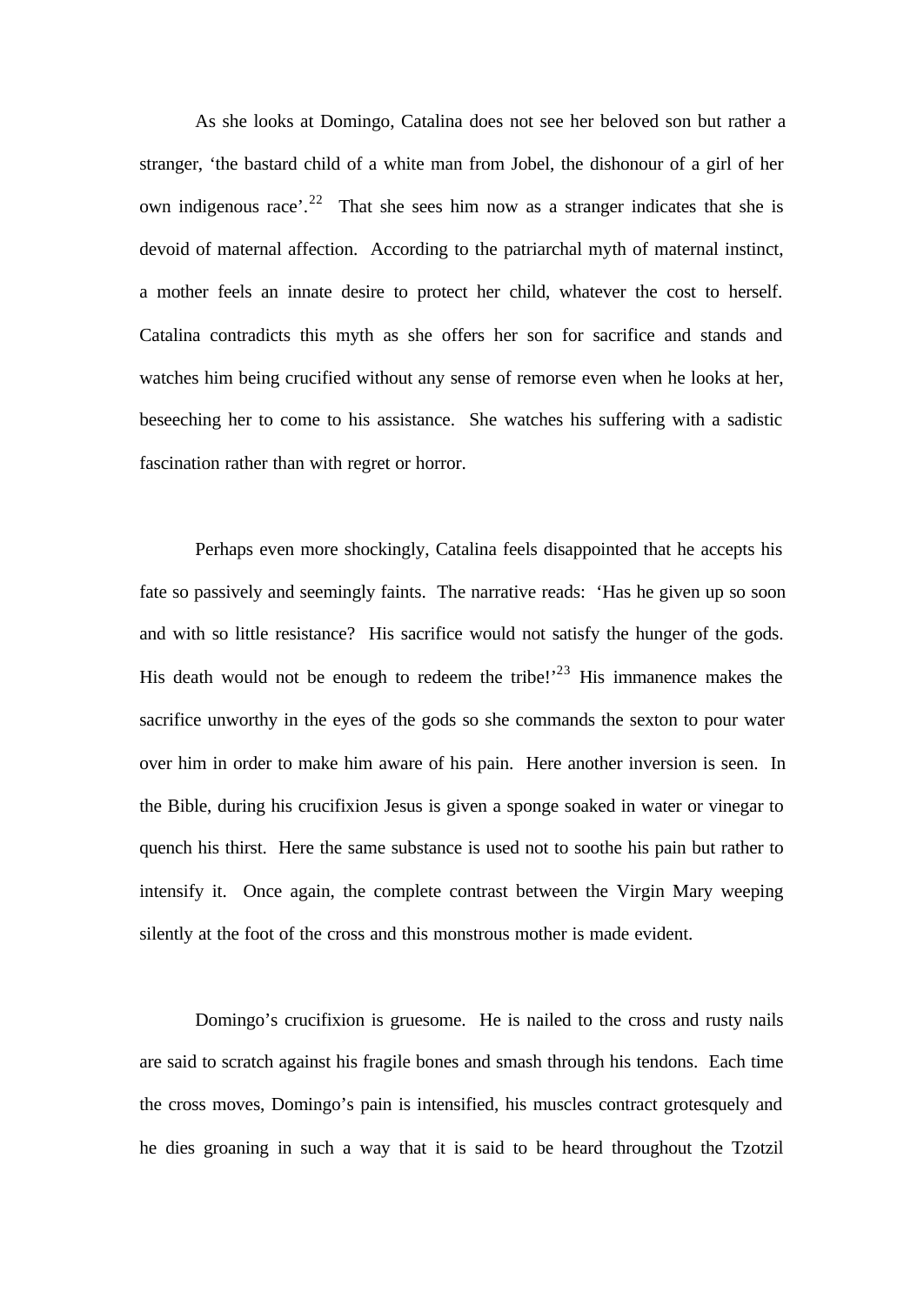speaking region. The contrast between Domingo's tiny ten-year-old body and the huge wooden cross heightens the injustice. Domingo finds the soft warmth of Catalina's lap replaced by the rigid vertical cross. Although the crucifixion in the Bible is cruel and barbaric, Domingo's death is even more gruesome. Whereas Jesus was thirty-three years old, Domingo is nothing more than an innocent child.

The narrator emphasises the deviation that occurs from the biblical tale saying, 'He hangs there now inert. There is none of the beauty or serenity of the statues in his  $death.^{24}$  Likewise, Catalina does not embody the serene beauty of the weeping Virgin any more than any other woman is able to. As the feminist theologians Miriam Alfie, Maria Teresa Rueda and Estella Serret argue, emulating the Virgin is impossible since she constitutes a perfect paradox being simultaneously a mother and a virgin, both highly valued in patriarchal cultures.<sup>25</sup> Castellanos may have chosen a very extreme example to demonstrate the capacities for violence and cruelty that a mother can possess but through the characters of Marcela and Catalina, she destroys the sentimental image of the Virgin-identified mother revealing this to be a myth which is impossible to recreate.

#### **Conclusion**

The picture that Rosario Castellanos paints of motherhood is very bleak. The mothers I have analysed are presented as violent, manipulative, cruel, and uncaring. Can this representation of motherhood be seen as subversive, or does it merely serve to devalue woman-centred experiences and perpetuate the women-blaming, womenhating ideology characteristic of patriarchal society?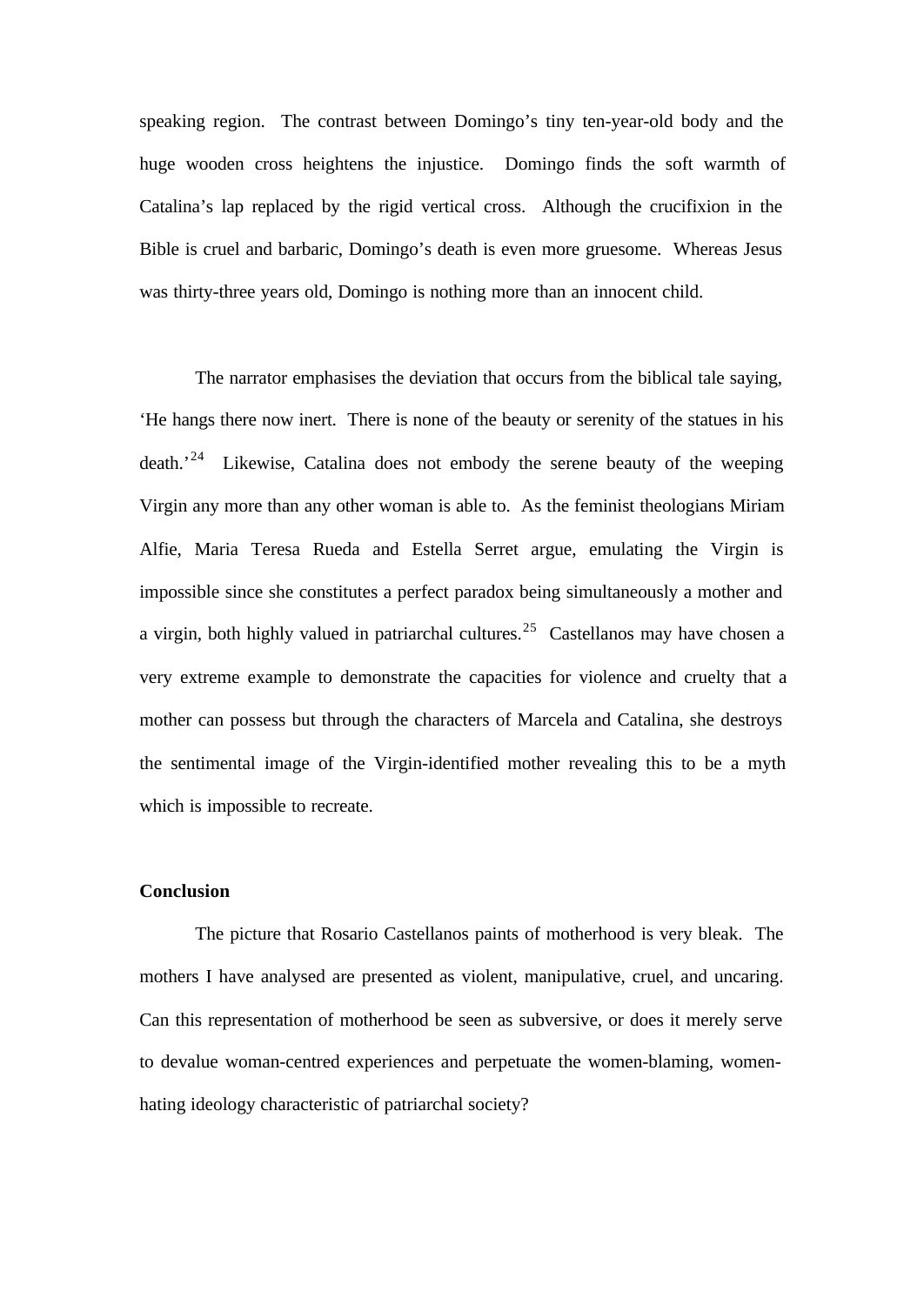Some critics will no doubt argue that through her monstrous representation of motherhood, Castellanos does nothing more than reinforce the patriarchal myth of the bad mother, which is just as prevalent in society as that of the good mother. In this sense, she does nothing to alter bad mother / good mother dichotomy that I discussed earlier and she can be seen to perpetuate precisely the negative, maternal feminine image for which patriarchy condemns women. In a sense both Catalina and Marcela are also firmly linked to the Virgin's antithesis, la Malinche. As I have said, Marcela's violation by the white landowner mirrors la Malinche's rape by Cortés and Catalina incarnates the malevolence and capacity for destruction associated with the mythical Malinche's betrayal and the role that she supposedly played in the downfall of the Aztec Empire. Castellanos' representation of motherhood therefore runs the risk of being recuperated by anti-feminists. Catalina is insane, violent and selfdestructive and these are precisely the aspects of depraved femininity that are used by patriarchy to justify the oppression of women.

Although these arguments must be taken into consideration, I would argue that Castellanos does more than perpetuate the patriarchal myths surrounding the bad mother. She presents a critique of the patriarchal institution of motherhood and its accompanying myths that impose motherhood upon women and deprive them of the freedom to choose an alternative identity to the prescribed maternal one. It is important to recognise that, in presenting her critique of motherhood, Castellanos is not devaluing women or woman-centred experience. It is not women's biological capacity to give birth that she finds oppressive and undesirable but rather the conditions which accompany motherhood in Mexico, more precisely, the oppressive and misleading myths of motherhood.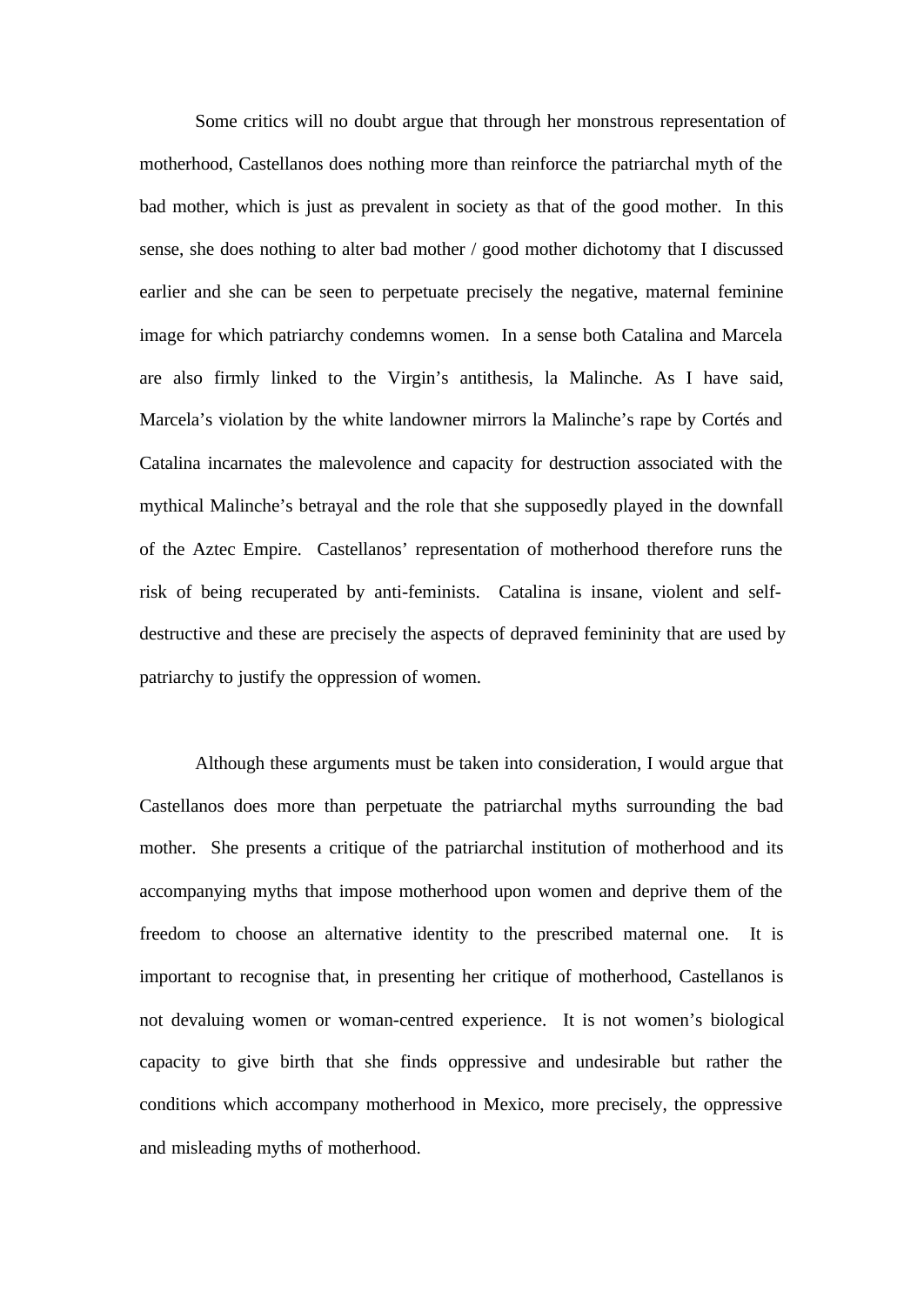In her theoretical work, Castellanos denounces the self-abnegation intrinsically associated with the institution of motherhood in Mexico referring to it as, 'una virtud loca', a mad virtue.<sup>26</sup> This self-abnegation is epitomised through the figure of the Virgin Mary kneeling submissively at her son's feet. Although Catalina's cruelty can, of course, be criticised, she offers a complete contrast to this and, in this respect, breaks the mould established for mothers within the patriarchal order. In being conditioned to emulate the Virgin, Mexican women are imprisoned in passivity, pushed towards the margins and denied full and active participation in society.

In *Oficio de tinieblas*, it is not Castellanos' aim to destabilise the good mother / bad mother dyad, blur the boundaries or create mother characters that are a synthesis of the two extremes. Both Marcela, and more especially Catalina, are Virginidentified mothers with few, if any, redeeming qualities. Castellanos destroys the saintly image of Mexican motherhood in order to reveal that women are not the natural carers that patriarchal myth presents them as being. The Virgin figures that Castellanos creates are unstable 'double' selves. This enables her to critique the fixed and homogenous patriarchal representation of motherhood revolving around the figure of the self-sacrificing, saintly Virgin.

In some ways, Catalina can be seen to perpetuate her own oppression. She is complicit with the patriarchal notion that a woman is only truly a woman if she is a mother. She perpetuates the primacy of motherhood to the detriment of herself and others. In *Oficio de tinieblas*, being barren negates the possibility of any further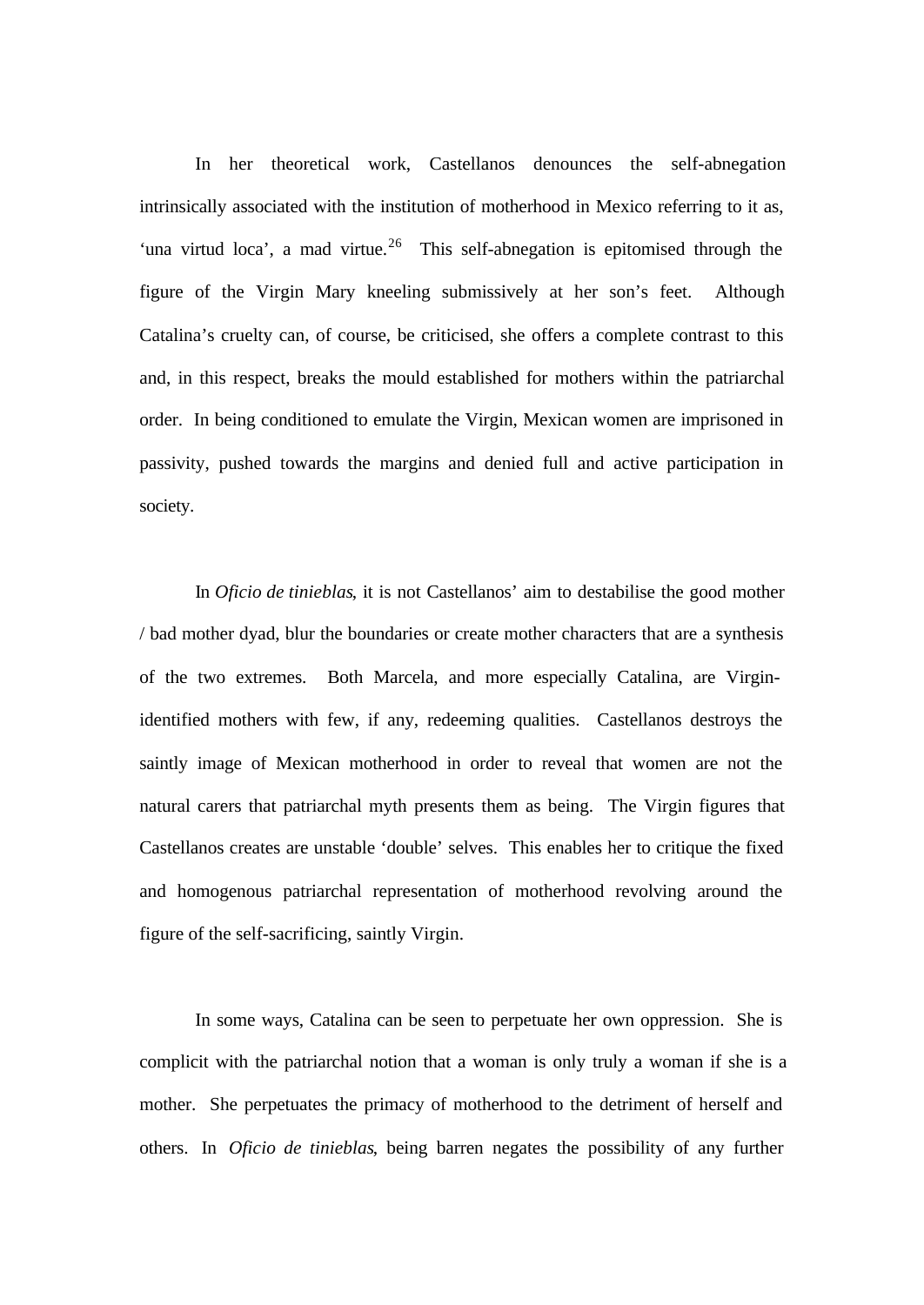identity which can only be the case when motherhood is central to women's lives. When this is the case, women cannot exist as independent subjects, only as wives and mothers. Castellanos believes that motherhood should be one among other options rather than the only option. Changing this is a crucial part of her feminist agenda.

Some have argued that Rosario Castellanos' feminism is profoundly pessimistic as it offers no real alternatives for women. Often the only options for her female characters who break away from the traditional feminine role are madness and death. Maybe Castellanos takes the first step towards freedom by severely critiquing the prevailing patriarchal order and exposing the negative effects that it can have on women. Like de Beauvoir, Castellanos believes that engaging in productive work outside the home is vital for women's emancipation. The oppressive myths of motherhood restrict women to the private sphere and therefore prevent them from deriving the benefits brought about from engaging in productive work. The women in her texts are not yet **producers**, but she takes the first step towards this by emphasising that they fail in their maternal role, and so neither are they **reproducers** in the biological sense.

 1 See Rosario Castellanos, 'Mujer y su imagen', in *Mujer que sabe latín* (México: Fondo de Cultura Económica, 1997), pp. 9-21 (p. 17).

<sup>2</sup> The Spanish inscription on the Monumento a la Madre reads: 'Porque su maternidad fue voluntaria'.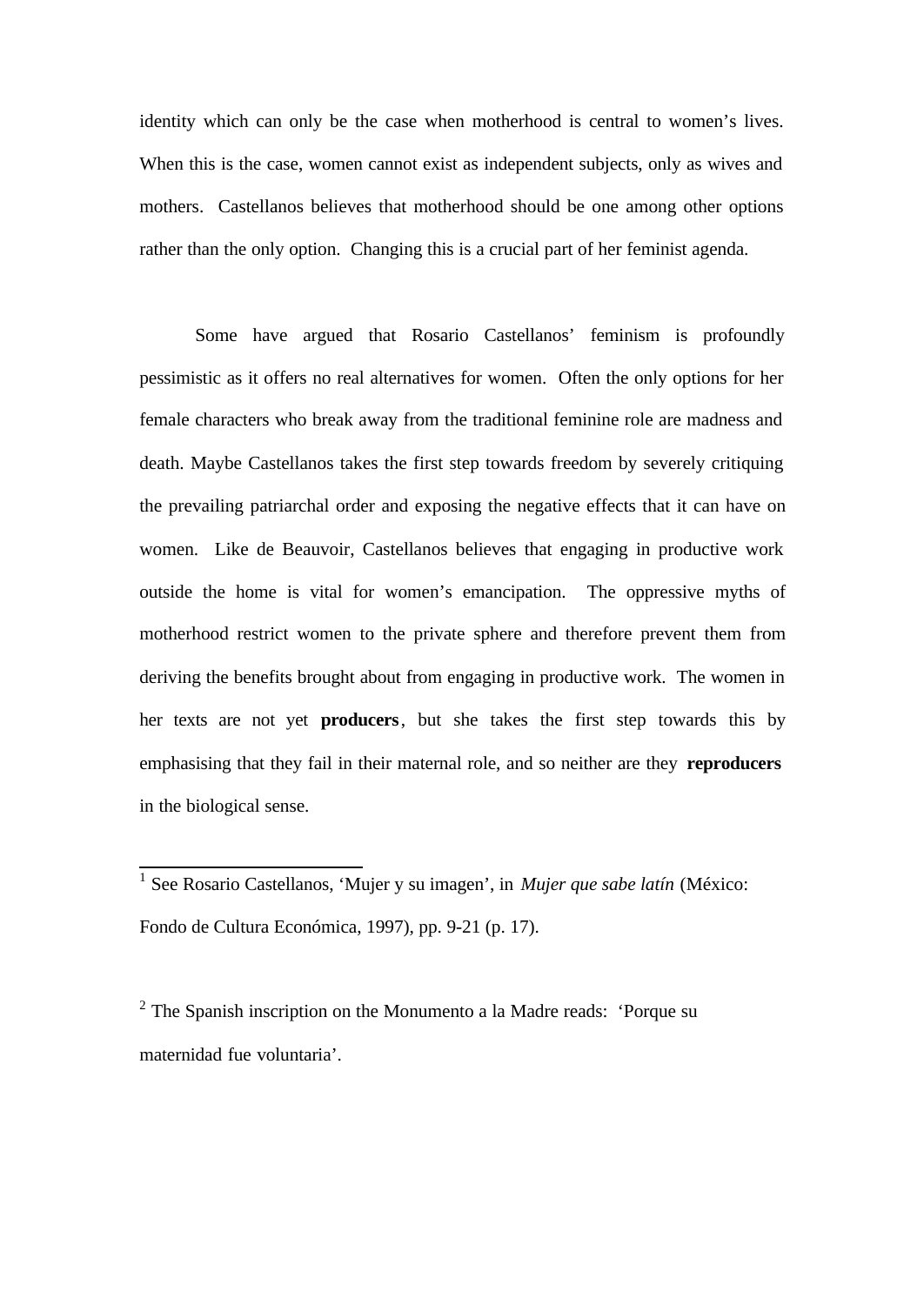3 Rosario Castellanos, 'La abnegación: una virtud loca', *Claudia* (1974), 110, pp. 104- 105 (p. 105): 'la mujer mexicana no se considera a sí mismo – ni es considerada por los demás – como una mujer que haya alcanzado su realización si no ha sido fecundo en hijos, si no la ilumina el hálo de la maternidad'.

<sup>4</sup> See Elisabeth Badinter, *The Myth of Motherhood*, trans. by Roger Degaris (London: Souvenir Press, 1981).

5 Simone De Beauvoir, *The Second Sex*, trans. by H.M. Parshley (London: Vintage, 1997), pp. 508-509.

6 See Carlos Fuentes, *La muerte de Artemio Cruz* (México: Fondo de Cultura Económica, 1978).

<sup>7</sup> This ceremony takes place annually on the  $15<sup>th</sup>$  of September. The Zócalo is the main square in Mexico City.

8 Octavio Paz, *El laberinto de la soledad*, ed. by Enrico Mario Santí (Madrid: Ediciones Cátedra), p. 214: 'Es un verbo masculino, activo, cruel: pica, hiere, desgarra, mancha.'

<sup>9</sup> Ibid., p. 222: 'vuelta a la entraña materna'.

<sup>10</sup> Ibid. p. 214: 'es el consuelo de los pobres, el escudo de los débiles, el amparo de los oprimidos. En suma es la madre de los húerfanos'.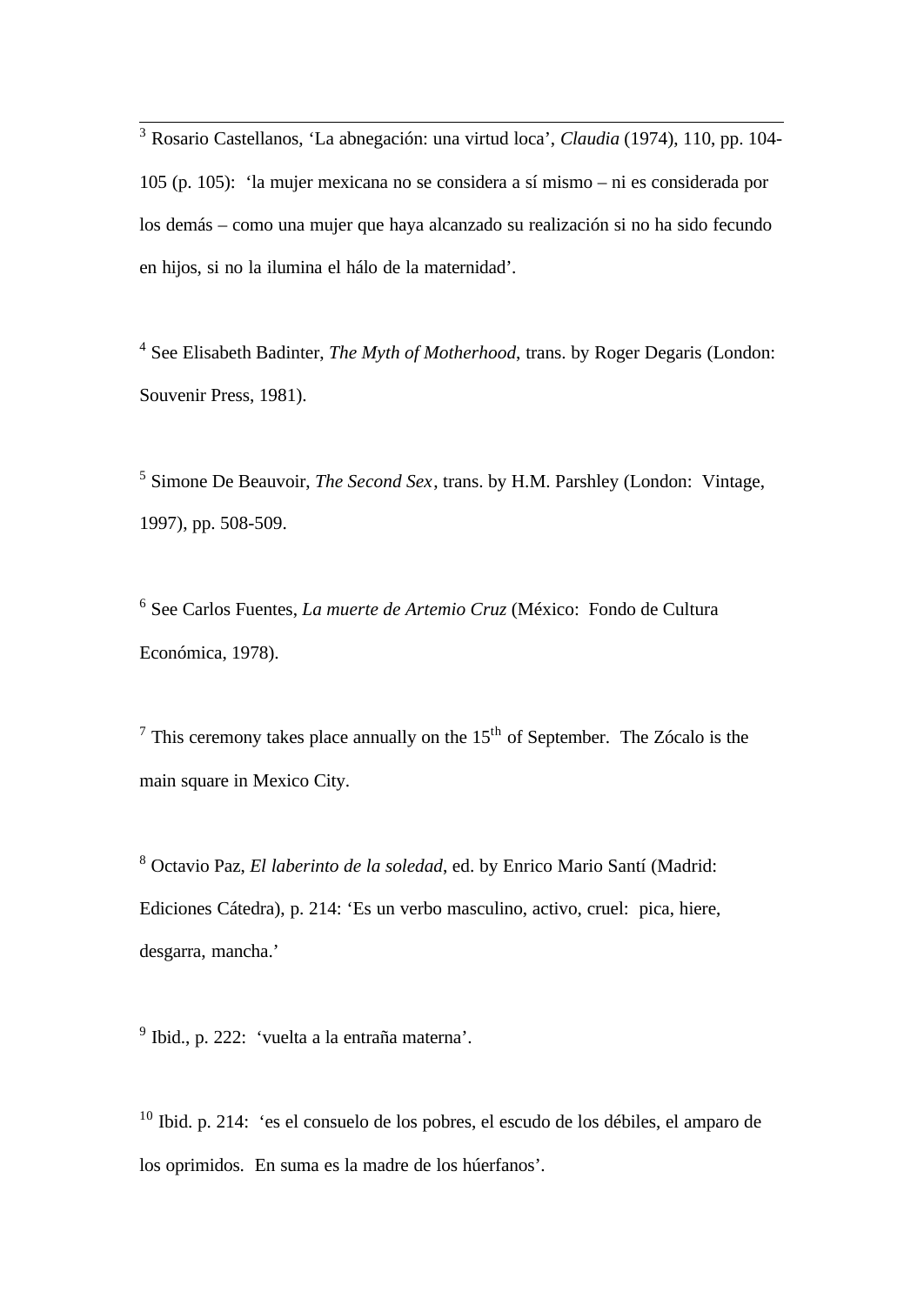<sup>11</sup> Roger Bartra, 'A la Chingada', in *La jaula de la melancolía: identidad y metamorfosis del mexicano* (México: Editorial Grijalbo, 1991), pp. 205-224 (p. 219): 'De alguna manera la traición de las indias reales – las Malinches que abrieron su sexo al conquistador – es lavada con las lágrimas de la otra india ideal: la Virgen'.

 $12$  Ibid., p. 220: 'el hombre mexicano sabe que la mujer – su madre, su amante, su esposa – ha sido violada por el macho conquistador, y sospecha que ha gozado e incluso deseado la violación. Por esta razon ejerce una especie de dominio vengativo sobre su esposa, y le exige un autosacrificio total […] la mujer debe comportarse con la ternura de una virgen para expiar su pecado profundo: en su interior habita La Malinche, henchida de lascivia y heredera de una antigua traición femenina'.

<sup>13</sup> See Sonia Montecino, 'Identidades de género en América Latina: mestizajes, sacrificios, y simultaneidades', *Debate Feminista* (1996), 7/14, pp. 187-200.

<sup>14</sup> Catalina establishes this cult partly to combat the exclusion of the Indians from the Catholic Church. It is based on pre-Columbian beliefs repressed under colonial rule and aims to restore the Indians sense of dignity.

<sup>15</sup> Rosario Castellanos, *Oficio de tinieblas* (México: Editorial Joaquín Mortiz, 1997), p. 27: 'madrecita'.

 $16$  Ibid., p. 46: '¡Vas a tener un hijo!'

l